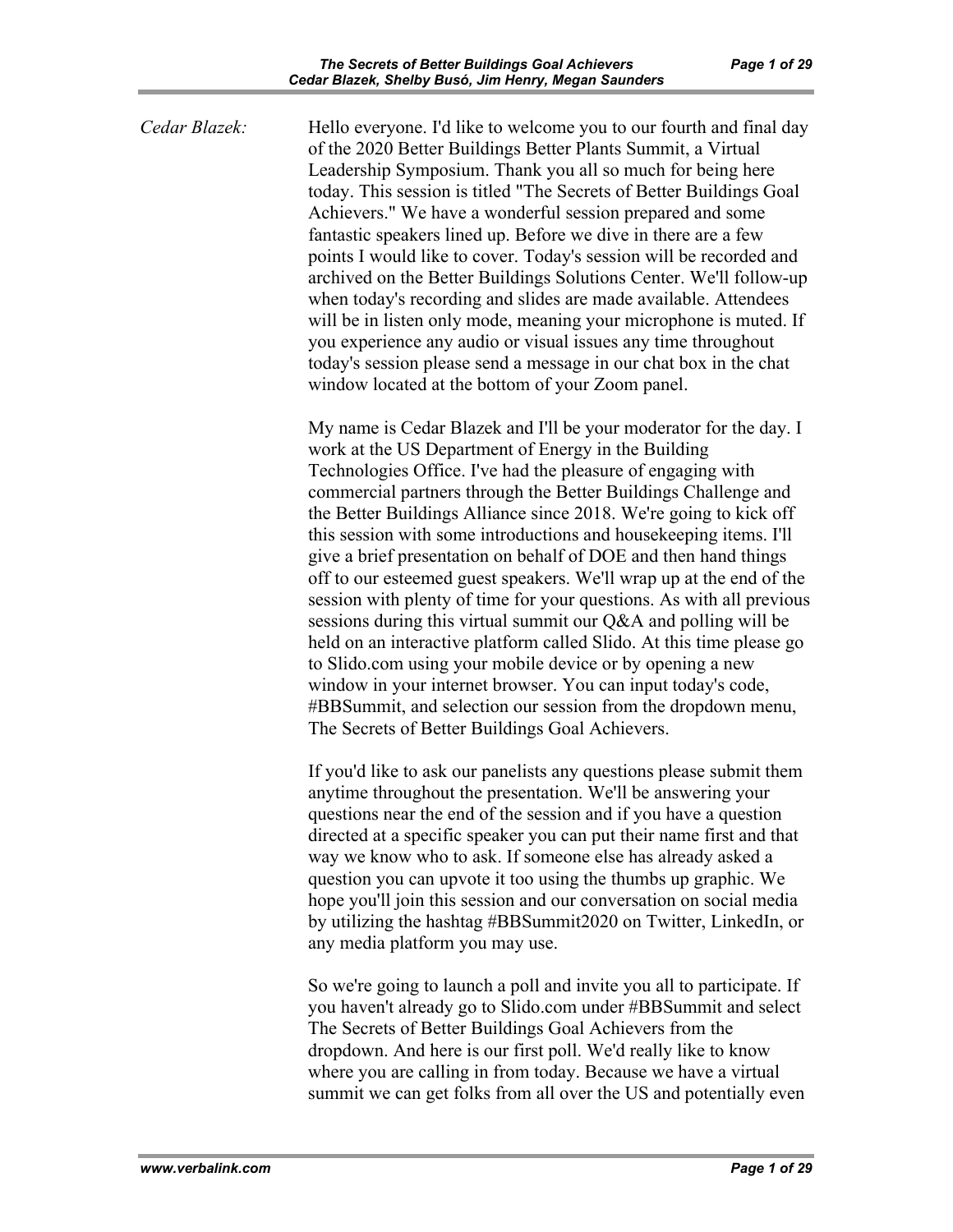beyond. Feel free to keep inputting your location and we'll come back and look at the word cloud in just a moment.

Now to begin our session I'd like to give you a quick look at The Better Buildings Challenge. Initially launched in 2011 The Better Buildings Challenge set out to reduce energy use in US buildings and manufacturing plants by 20 percent over 10 years. Our program seeks out leaders in the industry to make large, public commitments to energy efficiency and to share their proven approaches and results with others. That is why I'm so excited about this session today. We'll be hearing from 3 very different organizations who not only set ambitious energy goals but managed to achieve them within their 10-year timeframe. My hope is that those of you on this call can learn from their plans and apply some of the winning strategies at your own organizations.

The speakers you'll hear from today are members of an elite group of just over 100 Better Buildings goal achievers. I wanted to take a moment to highlight the other organizations who have made significant strides in improving the energy efficiency of their buildings and met their Better Buildings Challenge commitment. Congratulations to these great leaders. So just a quick reminder if you have any technical issues please message our tech support team by using the chat function in your Zoom panel. All other questions can go on Slido.

I'd like to thank our 3 panelists who will be speaking today. We'll hear from Shelby Busó of the City of Atlanta, Jim Henry from Iron Mountain Data Centers, and Megan Saunders from Lendlease. I'll tell you a bit more about each speaker before their individual presentations. Thanks to you all for being with us today. Now I want to go back and take a quick look at the results of our word cloud poll. It looks like we have a lot from Washington D.C. and Boston, Colorado, that's where I'm at today outside of Denver, we have a lot of Virginia, but a lot of states represented, it seems like all time zones, so thanks to all of you for coming in. We can go to the next slide.

All right, so we're going to get our session started today by hearing from Shelby Busó. Shelby is the Chief Sustainability Officer for the City of Atlanta. In this role she leads the sustainability team within the Mayor's Office of One Atlanta. Prior to working for the city Shelby was the Director of Community Enhancement and Market Transformation with the US Green Building Council managing statewide initiatives, working regionally on key account management, advocacy, technical support, marketing, and market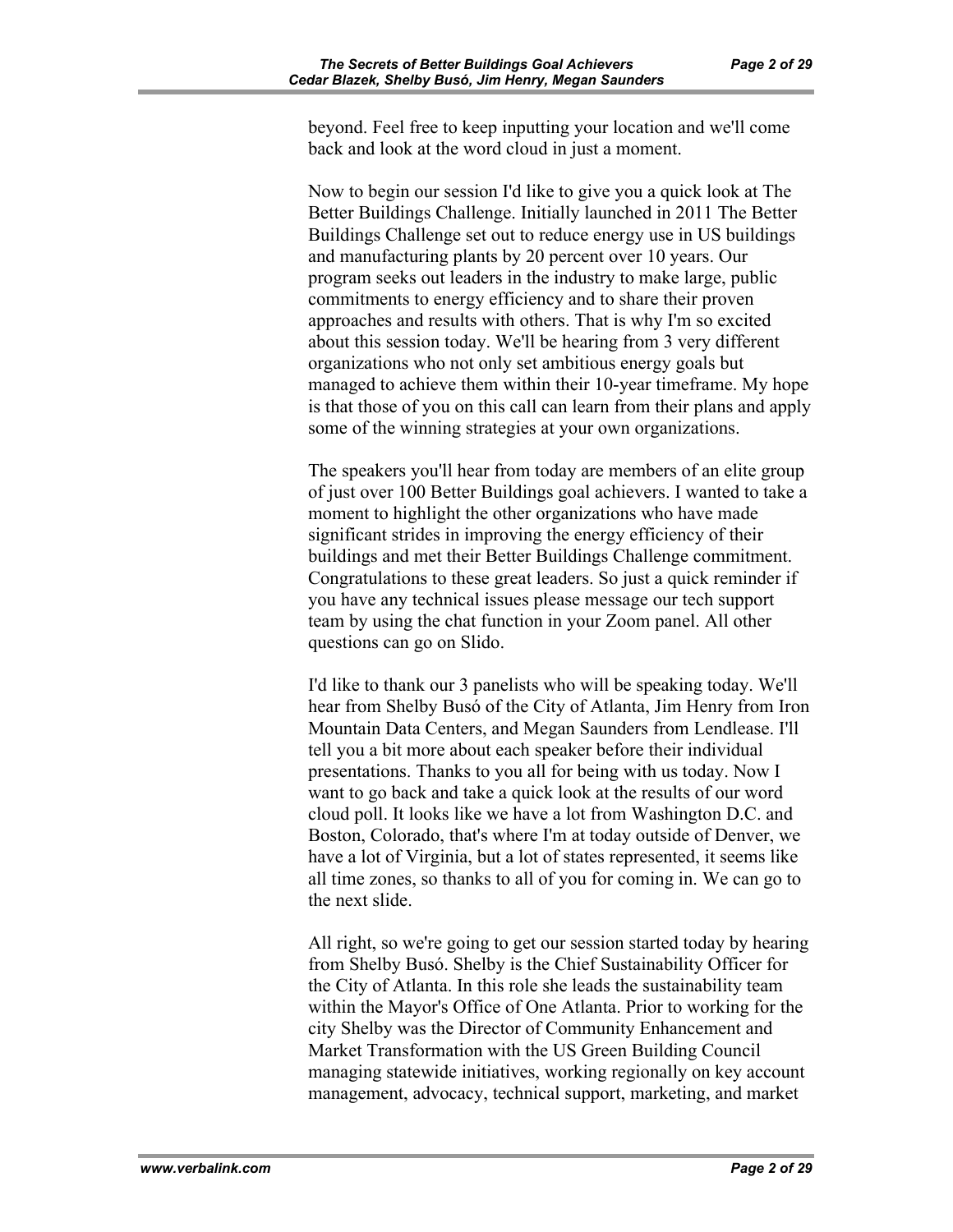development. In Atlanta she has worked for Central Atlanta Progress as the Director of Sustainability and Midtown Alliance as well as the Clean Air Campaign. Shelby holds a master's of environmental law and policy along with a Juris Doctorate from Vermont Law School. Shelby please take it away.

*Shelby Busó:* Hey guys. I think I got back online just in time. I lost you for a minute there and had to turn off my video so forgive the blank screen there but you can see a picture of me on the next slide. I'm Shelby Busó, the Chief Sustainability Officer for the City of Atlanta. Thank you so much Cedar for the introduction. Our office is the Office of Resilience and we're actually nested within the office of One Atlanta, which is in the mayor's office in the city. On the next slide you can see some of our priority objectives are really to create an affordable, resilient, and equitable Atlanta, which is One Atlanta, and the Better Buildings Challenge is no exception to that rule. We've been really excited and impressed with the engagement here in Atlanta. Next slide.

> This is our official logo for the Atlanta Better Buildings Challenge. We are a city participant who joined the challenge as 1 of the first 3 cities in 2011. We do have a year-end report from 2019 that we can share with some of the resources at the end of this that acknowledges our success early so while the commitment was initially 20 percent by 2020 we did achieve our goal by  $2020 - 1$ year early in 2019 and that was for savings in energy and water.

On the next slide you can see that we really relied primarily on partnership for this program. It launched downtown initially and we were really hopeful that maybe we would get 2 million square feet to join in in 2011 and the program really grew quickly to our other partner organizations in Midtown and Buckhead Atlanta and eventually even became a city-wide initiative. So we were happy to celebrate that success, next slide, was really in thanks primarily to these partners you see listed here, the Atlanta Downtown Improvement District, Midtown Alliance, and Livable Buckhead helped us with recruitment and engagement and Southface was pulled in early as our technical partner.

On the next slide I know we're here today to talk really about successes and while we found ourselves in the situation of celebrating success early. Partnership was a big part of that. We also were able to recognize our participants really effectively and that helped by having some senior leadership buy-in early in the program. You can see this program actually stretched through 2 different administrations in the city of Atlanta so not only did we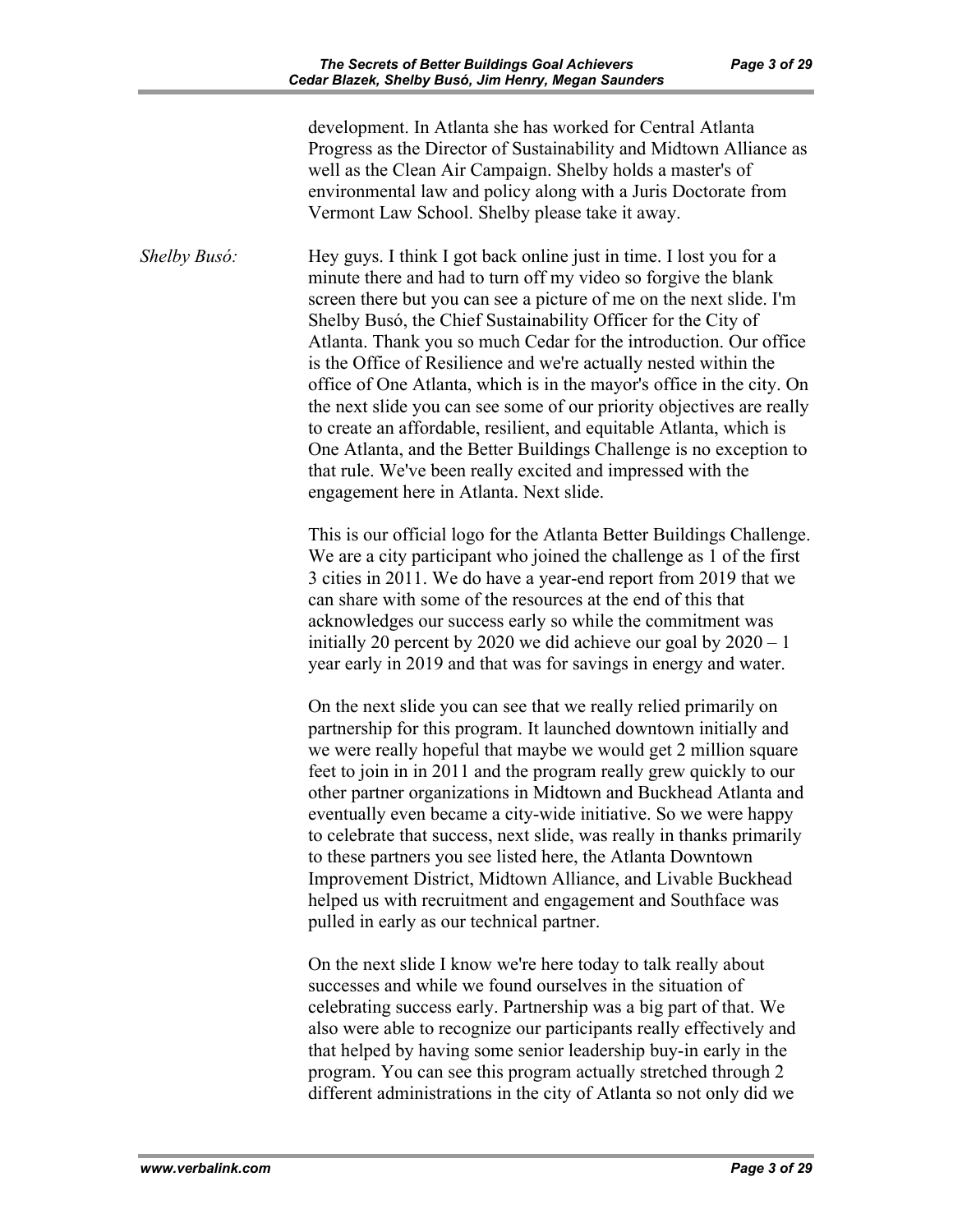have our previous mayor celebrating success there and acknowledging some of our partners. The top right picture there is Emory University and left is another one of our top performer celebration events and below that is when Georgia Tech also received an outstanding award. We used Energy Star Portfolio Manager for our data sharing and we partnered closely with Georgia Power and others to make sure that we were gathering data efficiently and we were able to put that out to the rest of the group in a public recognition platform and rely on the data in that way.

We also provided monthly educational and training opportunities for our participants, which not only was an opportunity for them to get to know each other but for them to push themselves further in the competition. I think that competition in and of itself was a driver but the recognition in a pretty cool way also helped us to elevate the program. We were pretty deliberate about having the top performers acknowledged in local media and also we gave them very beautiful awards and celebrated at some amazing venues in the city of Atlanta.

On the next slide I wanted to acknowledge again our data management. So like I mentioned Southface was our technical assistance partner. They helped us with a lot of data tracking and performance measurement. We used Energy Start Portfolio Manager to track and benchmark buildings and their use and created a public-facing dashboard that displayed the aggregate program data. On the right you can see a snapshot from the page AtlantaBBC.com, which has not only some of our recognition and celebration and events pictures but our data displayed as well so that everybody could see the program participation broken down by property type, which we'll look at on the next slide, but also our program presentation and data presented as a whole in aggregate.

As you can see the largest constituency of participation was in the commercial office space. There were some city buildings in there and our rec centers and fire departments as well, but you see another big chunk of the participation was from our school districts that joined into the program as well, which was a really great partnership and engagement strategy for getting all of these facility managers together to talk about how we benchmark, what's possible in Atlanta, and that ultimately led to some good policy in the city as well.

On the next slide you'll see that our benchmarking process and policy evolved out of the Atlanta Better Buildings Challenge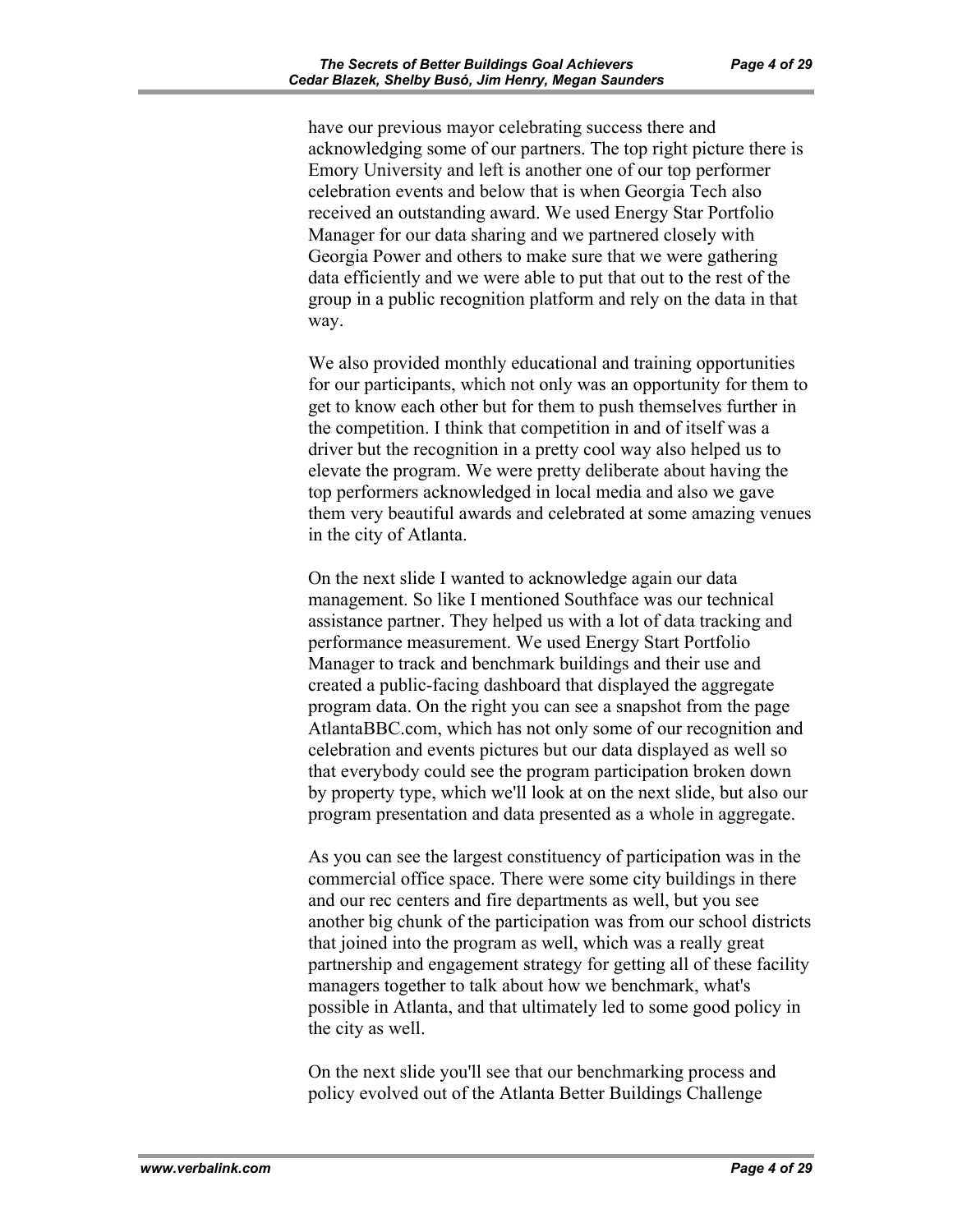participation, which was of course voluntary, but we started gathering data early and were able to break down median site EUI by property type here, which was a helpful way to start seeing where we could double-down on our education and investments to make the most impact possible. On the next page you can see the data visualized in a little bit of a different way as well.

We'll move onto the next slide to talk about program impact. So you can see here over time how the energy performance and total energy savings has been measured. Although we started the program in 2011 we actually benchmarked buildings data all the way back to 2009 and you can see how we progressively, despite growing in participation, still were able to achieve our cumulative energy savings and this measurement is trillion BTUs by early. And if you go to the next slide there's some call-outs on this data. So in 2017 alone over 4.63 trillion BTUs were saved, which is equivalent to about 240 wind turbines running for a year and the total energy savings is equivalent to 206,000 homes energy use for 1 year.

On the next slide *[loss of audio]* to our waterways as well. We were saving energy to save water in addition to the water consumption as a whole. Next slide, these numbers are the equivalent of about 44 percent of the water used by metro Atlanta in 1 year so that was pretty significant to be able to demonstrate that kind of savings. Next slide. This tracks the water savings over time so as you can see we were on the next slide again really excited to be able to share some of the figures relative to about 260 Olympic-sized swimming pools and then the total savings coming to almost 2,000 swimming pools. So water is always an issue in the southeast and all over the country so we were excited to be able to show that kind of savings and water is expensive here as well so the monetary savings was significant. Next slide.

This basically says the same thing in a little bit. You can see a small dip in 2016 because we added a lot of buildings that year so we had to really go back in and take a closer look at the data again to see why some of these trends are as they are but we still were able to meet our goal. Next slide. We wanted to in addition to acknowledging the energy and water savings we also wanted to acknowledge the economic development impact that this program had. We have estimated that there were at least 220 jobs added, we added about \$16 million in regional economy from the energy and water investments and efficiency investments made related to the program. Next slide.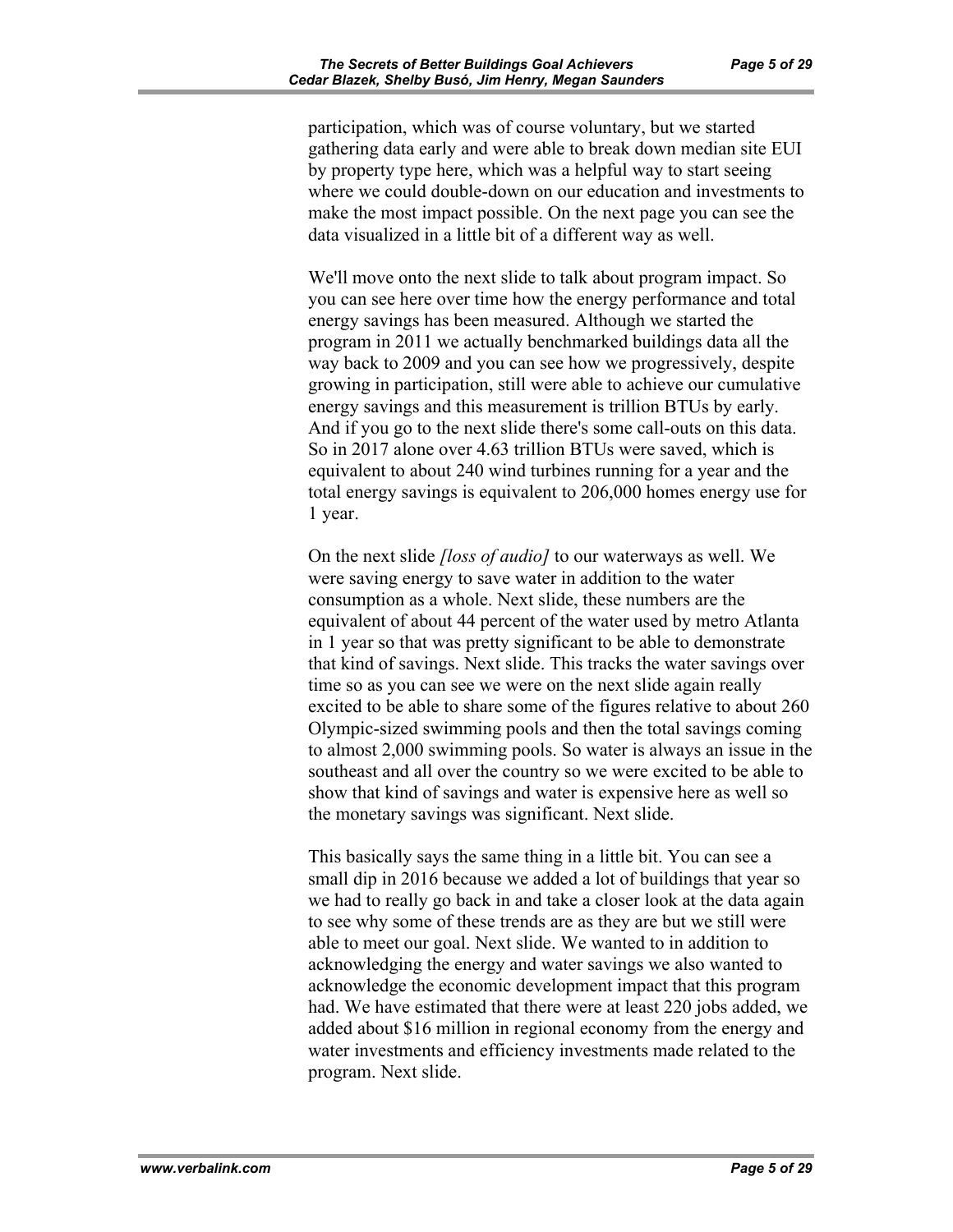I won't go over in detail all of these emissions impacts but I will point out here some of the health impacts that we started to track as well. On the next slide we calculated the societal benefits from avoided pollutant emissions in 2017 to be about \$2.5 million. On the next slide we started to also map out those impacts and realized air quality does not stop at the border, that there is an impact beyond just even the city of Atlanta and it can be seen in several of our regional cities as well. Next slide. These were some top counties with public health benefits as well.

And then the Atlanta Better Buildings Challenge Greenhouse gas emissions are summarized and we really said it was about the equivalent of flying from Atlanta to Sydney, Australia almost 140,000 and that since 2011 the emissions save is the equivalent to shaving 1/2 of a full fired power plant from the grid for a year. All of these impacts wouldn't have been possible to even calculate without our technical partners so again I'll reiterate the importance of the data management from the beginning, that we made sure it was all very quality-controlled and well managed by our technical partners along the way.

The next slide again talks more about the Georgia economic impacts that we've kind of already covered and then I'll just quickly say that on the next slide you'll see our mayor's quote, the current mayor at the end of our 2019 and really all of this is to say that our mayor is supportive of this program. It's really launched the sustainability program in the city of Atlanta. Right now we've been able to manage a commercial building energy efficiency ordinance, we've further refined a sustainable building ordinance, we're working on low-income housing and energy efficiency, new financing strategies, and even energy savings performance contracting in the city of Atlanta has all been managed out of our office and I think that The Better Buildings Challenge was really the first kickstart of a lot of that work so it's made a big difference here in Atlanta. And I'll stop there.

- *Cedar Blazek:* Great. Thank you so much Shelby. I did have 1 question that came in for you and I'm just going to ask really quick. Who did you say your data partner was and did you have dedicated data entry staff?
- *Shelby Busó:* We did. Southface Energy Institute was our technical partner and they did have dedicated staff members. It ranged in time from 1 full-time employee to 2 or 3 – *[loss of audio, 0:19:13 – 0:19:22] –* have that full-time support staff, which helped not only with data aggregation and calculations but also on the front end getting our building – *[loss of audio, 0:19:32 – 0:19:40] –* thought about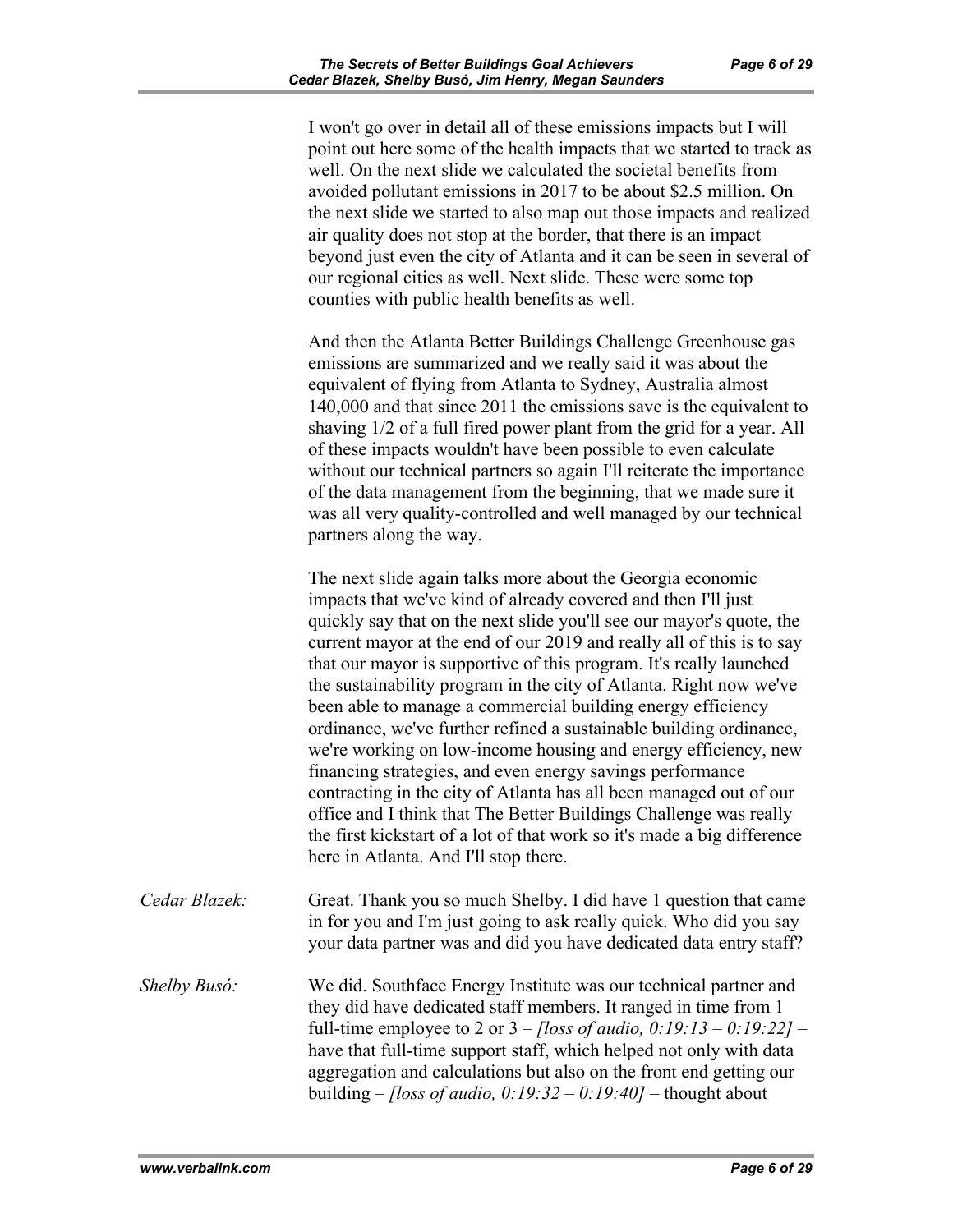outsourcing that process at the beginning of the program but really realized eventually the program would end and that we managed to have value in teaching them how to fish if you will.

*Cedar Blazek:* Great, thanks Shelby. I really appreciated your presentation and that you were able to share really the importance of data and that's 1 thing that we really stress within the Better Buildings program and the Better Buildings Challenge specifically but also your views on the importance of communicating the results and communicating that data in an effective way to get people excited and involved. So I think a number of you are already answering our next poll but if you haven't jump on the Slido. We're looking at the industries you all represent so at least right now it looks like we have a lot of industrial sector partners followed by higher education, commercial real estate, and we have a variety of others as well and if you don't fall neatly into any of these categories there is an other or you can mark the 1 that you work with the most. It seems like industrial is the clear winner right now. We'll leave that poll running, we'll come back and check on it in just a moment, and you can remember to submit your questions for any of the presenters at any time through the Q&A portion of Slido.

> So next we're going to hear from Jim Henry. Jim is a Senior Governance Risk and Compliance Analyst at Iron Mountain Data Centers and leads their Global Energy Management Program. He's primarily responsible for enterprise IT risk management and the overall program management of their ISO 50001 Certified Energy Management System. While leading this program IMDC's portfolio has grown from 3 US sites to 13 sites under certification stretching across the US, Europe, and Asia-Pacific. Jim has been heavily involved in the development of the company's renewable energy program as a strong advocate for pushing the limits on setting energy goals and strives to innovate new ways to increase energy efficiency across the organization. Jim, please take it away.

*Jim Henry*: Thanks Cedar. Hopefully everyone can hear me okay. So as said I'm from Iron Mountain Data Centers. You might recognize the Iron Mountain name just from seeing trucks on the street or from seeing boxes laying in warehouses and things like that and that's still the same company that I hail from. So Iron Mountain globally has 2,000 locations, roughly 25,000 employees, we're in 50 countries across 5 continents so we're a large multi-national. But as we're structured we have different business lines, one of which is the Data Center business line. So I guess the first and most important thing is no matter what your industry is everyone has a data center. You might not know it but you inevitably have a data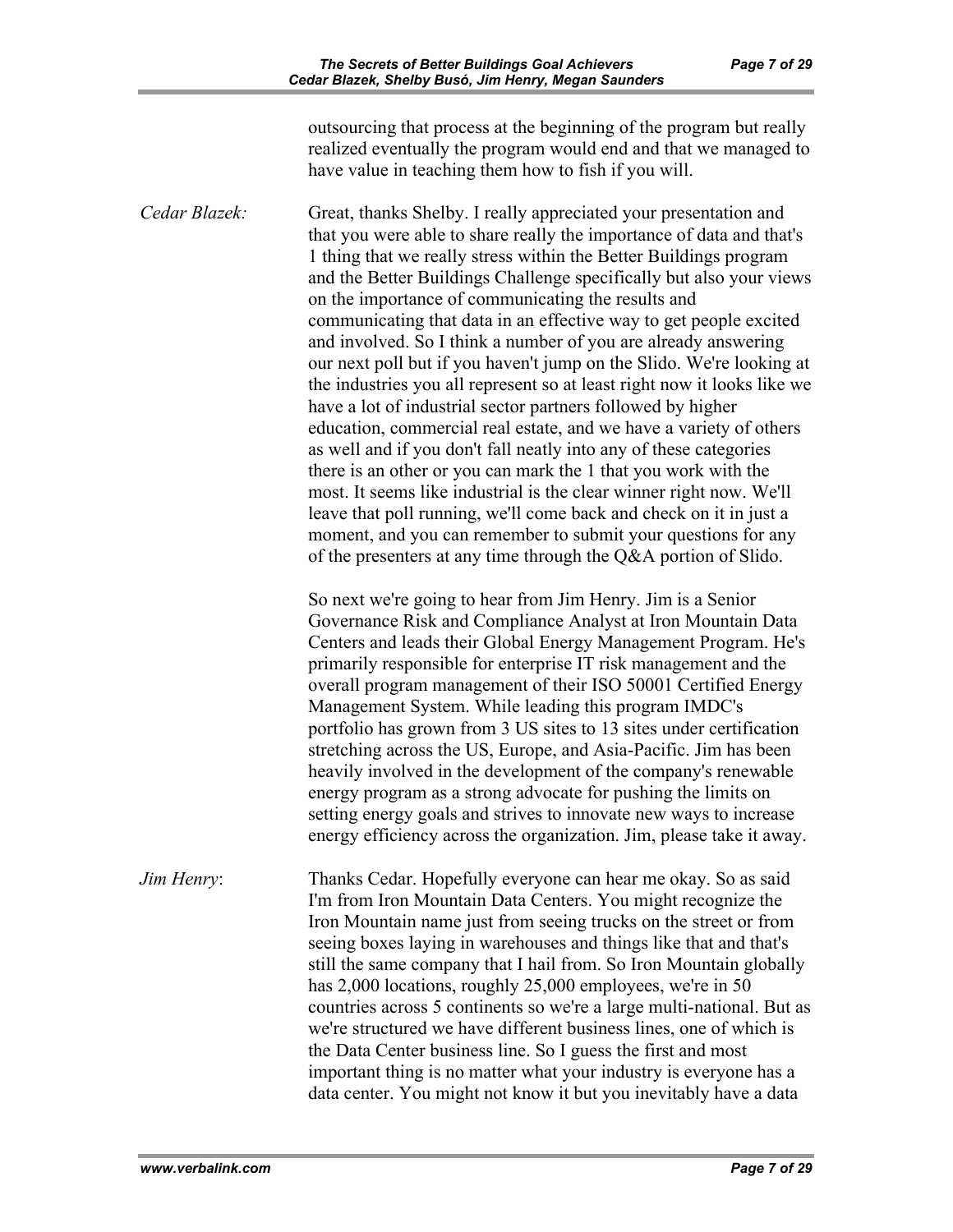center and even if you're unemployed you probably have some involvement in a data center because you still have a cell phone, right? So everyone's got a data center in their life. That's what powers what we do, it's what powers the apps, and the different services that we utilize. So that's kind of where our niche in the market is and we're not obviously a proprietary data center like you would have in the basement of your building; we're co-locations. So what means is we're basically a big warehouse full of everyone else's servers that we physically store and maintain the actual environment around it so one could imagine naturally there's lots of energy used.

And then I guess the better question in all this is why is an IT risk guy involved in energy management? Well when you think about it what this boils down to is risk management at a toll. So when we have so much energy used in an environment like ours it's only appropriate to govern how we use it and use it responsibly because of course our IT environment and the folks that are actually provided the servers, our customers, they use what they use but the closer that we can bring our overall facility to what they're using the better and that will boil down to a metric that we'll look at in a few slides. Next slide please.

So I kind of discussed the global Iron Mountain footprint but beyond that Data Center specifically has a very small subset ahead of that. We've got 15 Data Center locations, which you can see on the map here, over 1,300 customers across those locations, and other than some of the more granular stuff that we do routinely in order to improve our energy use we've got about 15 really needlemoving projects going on across the portfolio. And then of course part of our story beyond just how we use our energy is how we source it so we are 100-percent renewable power-sourced and we do that in a pretty unique way in order to pass that through to the customers that are in our buildings so we'll get to that later.

And then this last data point I would've had a beautiful photo to show all of you in the next slide but I just got the photo yesterday after we started turning all of it on. We recently installed the largest data center rooftop solar system in the US and it's a 7.2 megawatt system on top of our New Jersey data center, which is a massive building. It's nice and flat, right, you might say you've got locations in Arizona, why are you building something in New Jersey around solar, but it's a massive building, it's a large array, and it accounts for roughly 7.2 to 7.5-megawatts of the load that we're actually using at the data center. Next slide please.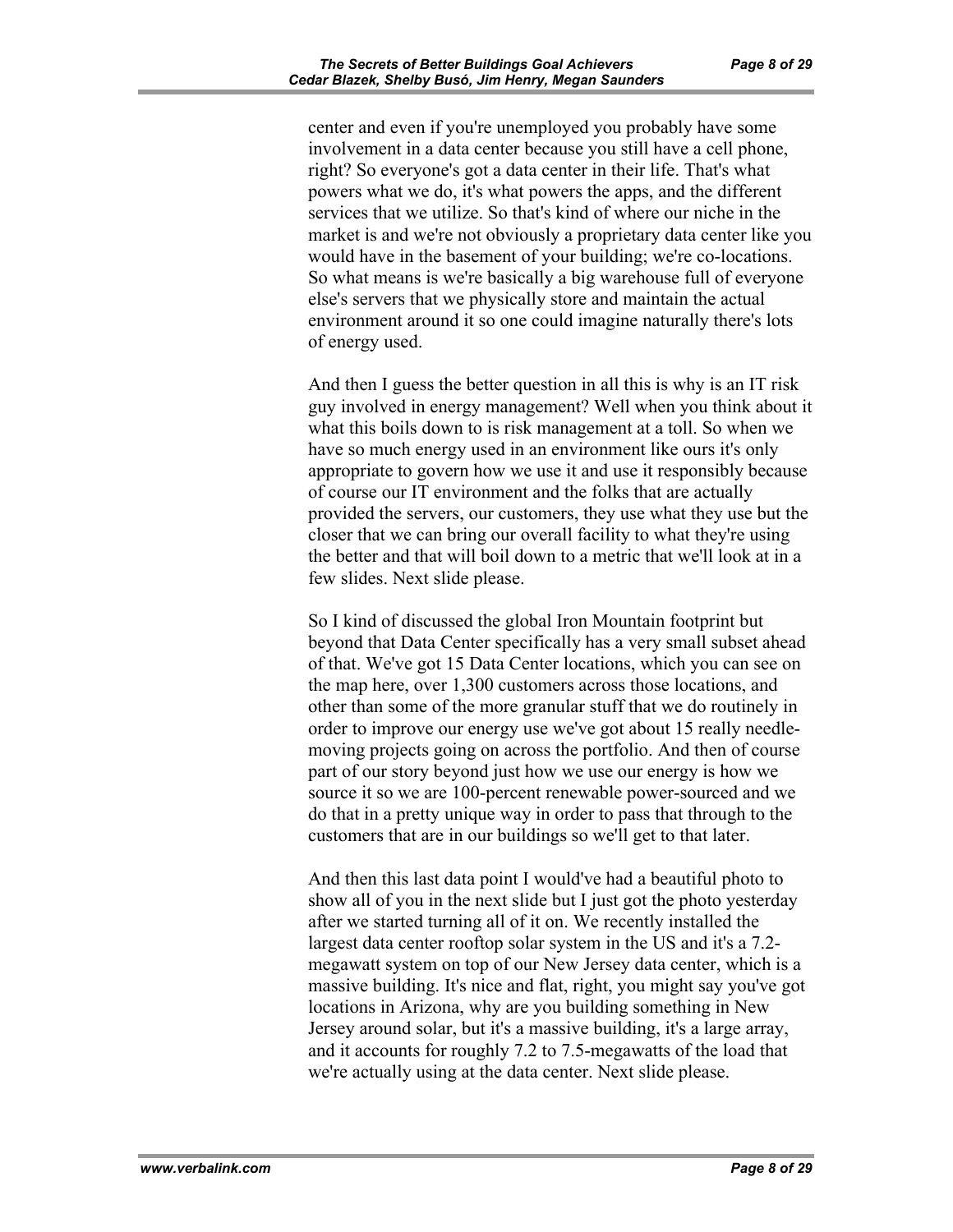So our energy management story actually starts with Better Buildings. The Data Center business line in Iron Mountain hasn't been around for that long. We've only really been around since about 2012, 2013 when we started getting established. In 2016 that was when we first took the first leap and we kind of figured out that energy management is going to be something that's really big in the data center world, more importantly co-location, which is that kind of corner of the market that we're in because of course now you've got hyper scalers, you've got proprietary, you've got cloud, you've got edge computing, so there's a lot of different types of data center deployments and even us we have some of those as a subset of co-location, but we had 3 sites in 2016 and at that point it was a good decision for us to get just a couple of those in the program to see how we could do, to see how we could improve, and take kind of that first responsible step back when there wasn't a whole lot of data centers doing this.

There's definitely a couple of notable ones that are still doing things nowadays and we applaud that and it's great to have them as partners and peers, but back in 2016 there wasn't a whole lot going on so it was kind of a leap of faith into the unknown. So back then we made a goal with Better Buildings in the Data Center Challenge to reduce the non-IT intensity by 25-percent over 10 years. Little did we know that a lot of the projects that we were doing would land us a couple of years later actually hitting the goal 7 years ahead of time, which is pretty cool, and it allowed us to set some more goals, which I'll get to shortly.

So kind of riding on setting those goals in 2016 we decided that it was great because Iron Mountain historically is 1 of the most heavily audited companies that you can imagine. We're big on security, we're big on privacy, integrity, and that's the world that I come from so naturally in 2017 that's kind of what I was roped into the program and said okay, we've done some external reporting through DOE but what can we do to actually tell the story and have a third party verify it and look at it? That's where ISO 50001 came in. There's a lot of folks on this call from the industrial sector that are really probably at least familiar with ISO 50001 or for those who like the long-winded version ISO 50001, right, and if you're into ISO standards like I am there's 1 for everything and they're like Legos.

So we took the leap of faith and we said okay, we've got projects, we've got improvements, we've got all these other things that we're doing; let's get it certified so we can show our customers and our stakeholders that we're doing something about it and we're not just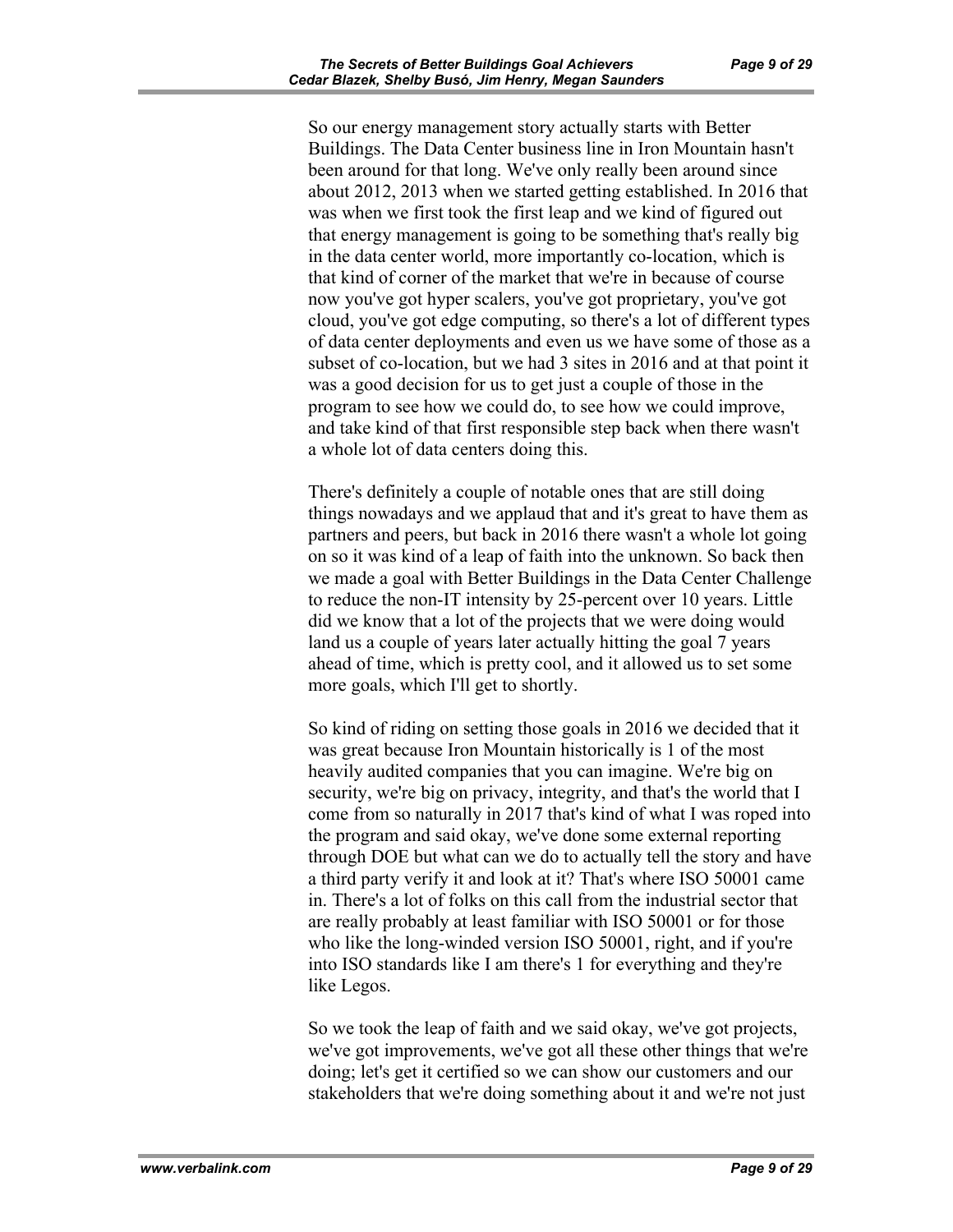saying it ourselves. So that said we went ahead and certified the portfolio, then it was just 3 sites, a site in Boston, the site in Pennsylvania, and then the site in Kansas City, and we did it and since then we've been certified. So that was kind of the second leap. Next slide please.

2018 was a crazy year. 2018 for us was when we started realizing that energy efficiency was really hard at-scale. So we were doing projects, which I'll highlight here in a couple of slides and I'll show you how we've actually done energy management, but in 2018 we acquired a bunch of buildings so we went from 3 to roughly I want to say 13 or something like that in a year. So there was a site in Denver, 2 sites in Arizona, a site in Ohio, a site in New Jersey, a site in Singapore, a site in London, and then eventually a site in Amsterdam so United has been getting a lot of miles from me lately. But more importantly what we had done at that point was expanded this so much so that we had to really strategize around how do we focus on the data, and I know we talked about data in the last presentation; it is simply the most important thing to get good, clean data that you can trend and that was important for us.

So when we acquired all of them the first thing that I did was met with every single manager and basically said, "Hey, I need the best energy data you can get so I can see where you're at, we can benchmark it, and then set some goals," and that's what we did. We started some projects based on that too. So with that said we were the first data center organization to certify an entire enterprise multi-site system in 50001, which was a huge accomplishment for us and we still stand as the only one doing that right now. So riding off of those same kinds of things in 2018, 2019 brought us some even more crazy stuff. We decided to build a couple more buildings in the course of all this, we added a site in Manassas, Virginia, we built a site in Phoenix, Arizona so we have 3 in Arizona now, we built onto a couple of buildings; we've been slowly increasing capacity since 2016.

So you're probably wondering how do you do energy efficiency when your business model is to scale? Well it's exactly as I described, right? We've got customers that use a set amount of kWh and we've got our own load that runs the building so the closer you bring those together the better your power utilization effectiveness is. And as we get into the next couple of slides I'll kind of show you how we've done that.

So in 2019 this was the year that we shattered our Better Buildings goal 7 years ahead of target. So what we ended up doing at that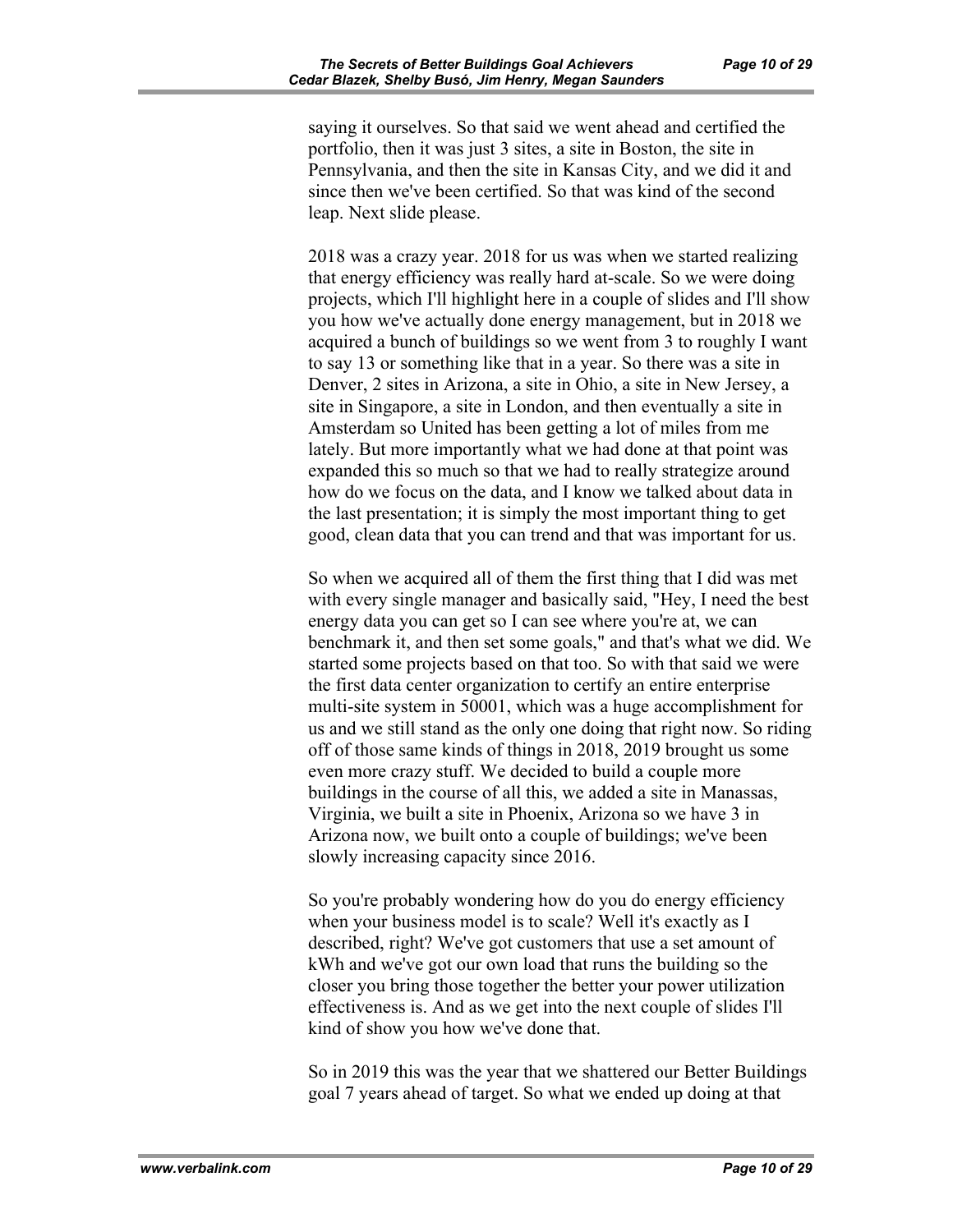point was I got a call from DOE and they were like, "Hey, you met your goal. Do you want to set some more goals?" and I was like, "Absolutely. This is a great idea," so this year we not only set a couple of new goals but we also got another site into our program and I think it's something along the lines of like 30 percent over the next 5 years, which is awesome and we're really excited about it.

Additionally in 2019 we launched a program for our customers where not only do we want to run our data centers efficiently but as I said we're 100-percent renewably sourced so we worked with different peers in the industry and different NGOs. Largely it was another group in the organization that wanted to pass our renewable credits through to our customers because they're using the same power that we're actually purchasing and sourcing. So we launched a project called *Green Power Pass*, which is a first in the industry solution that gives our customers the empowerment to claim green credits from us that count towards their CDP, all their external reporting, any renewable energy reporting, RE100 goals, science-based targets, so that was a big step for us that I can talk about more later. But the most important part I guess is the next couple of slides. Next slide please.

What have we actually done? So projects and advancements, I'll preface this by saying these 2 things I'm about to talk about I'm not lying to you. We have an underground data center in Pennsylvania that I'm very close to, it's actually been my home site for the last 4 years. Here in Pennsylvania we've been tweaking our cooling systems and utilizing an underground lake; those are the 2 things I'm not lying about, the lake and being underground. We're 200 feet underground. We use an underground geothermal cooling system for part of our co-location space. It actually kind of acts like a radiator so to speak and we use free cooling as well so when we don't need to use other systems to cool the data center we're pulling in that cool air during the winter months, which is popular in the industry, but pair that with an underground lake with recirculated water that's nice and cool and you've got a geothermal cooling system that's very efficient. So 1 of our constant advancements is having the very intelligent data center managers in that facility tweaking that system and then installing some advancements and projects that I'll talk about in the next few slides. Next slide please.

So in 2018 and through 2019 and actually still going on now we kicked off a large project in our legacy data center in order to just maximize our air efficiency. In the Data Center Challenge part of Better Buildings there's a lot of talk about hot aisle and cold aisle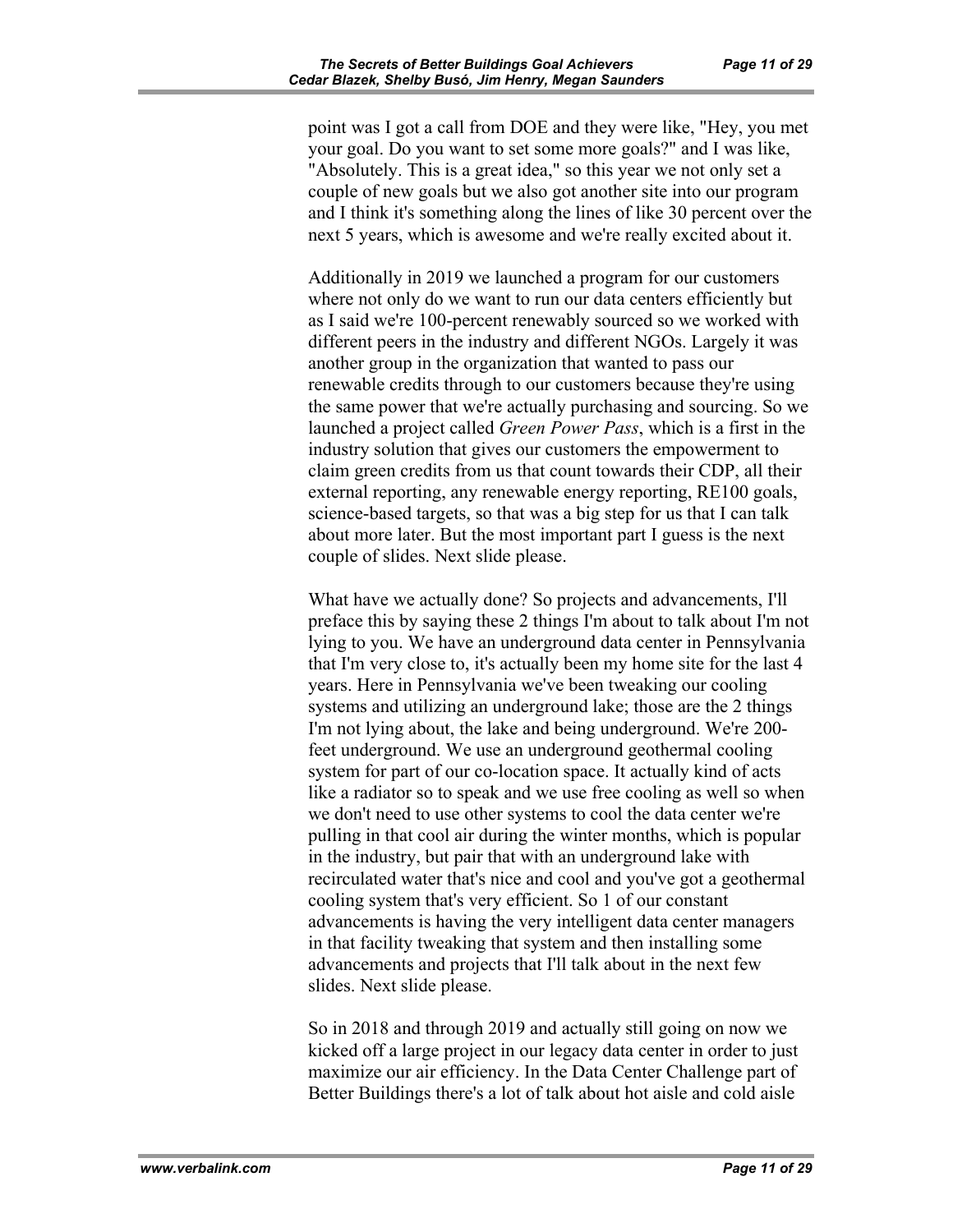containment and that's really important to us because in a data center if you're just throwing hot air around then you're having to cool the equipment even more so segregating that air and studying how that acts in your data center environment is 1 of the most impactful and important things that you can do.

So we kind of – this is something we do as standard now but what we're really focusing on is looking at the problem areas from our older parts of the data centers and putting in these containment projects to where we can reduce our power utilization effectiveness and bringing that facility load number closer to the IT load number, which is the customer number, and ultimately with the specific project that we launched in 2018 in kind of the modeling you see down below this is CoolSim modeling that can actually show you return air temperatures and even improvements. We were able to bring the power utilization effectiveness down 10 percent so it was a nice project. This was one that we highlighted in our ISO 50001 system to show continual improvement among others and this is kind of 1 of the best steps in data center that you can make is managing your air because of course when you manage your air you can bring your fan speeds down and use less energy. Next slide please.

This is just a little bit more on that project; it's what it actually looks like so you're not looking at a simulation. Obviously if you've seen 1 data center you've kind of seen them all unless they're underground like ours, right? But for the most part what we're doing is taking those data center racks and separating the hot air so it can go back up in the plenum and not actually go out and get in and interfere with the cold air again so not only does the equipment stay cool and that brings down the risk level but ultimately like I said it makes for more efficiency. Next slide.

Another project that we had was very similar in our Kansas City data center, which is also underground. We did a fairly – well it's a very small data center but we did a lot of containment there. The team did a great job and it brought their power utilization effectiveness level down from 1.83 to 1.68, which is – I don't know what percent that is but it was a very nice jump for the overall site just like our Boyers site that I just highlighted underground. Next slide please.

Our Manassas, Virginia campus is kind of unique in the fact that it's brand new. So some folks in the data center industry might wonder what can you do to a brand new site to make it more efficient. Of course installing containment for your customer racks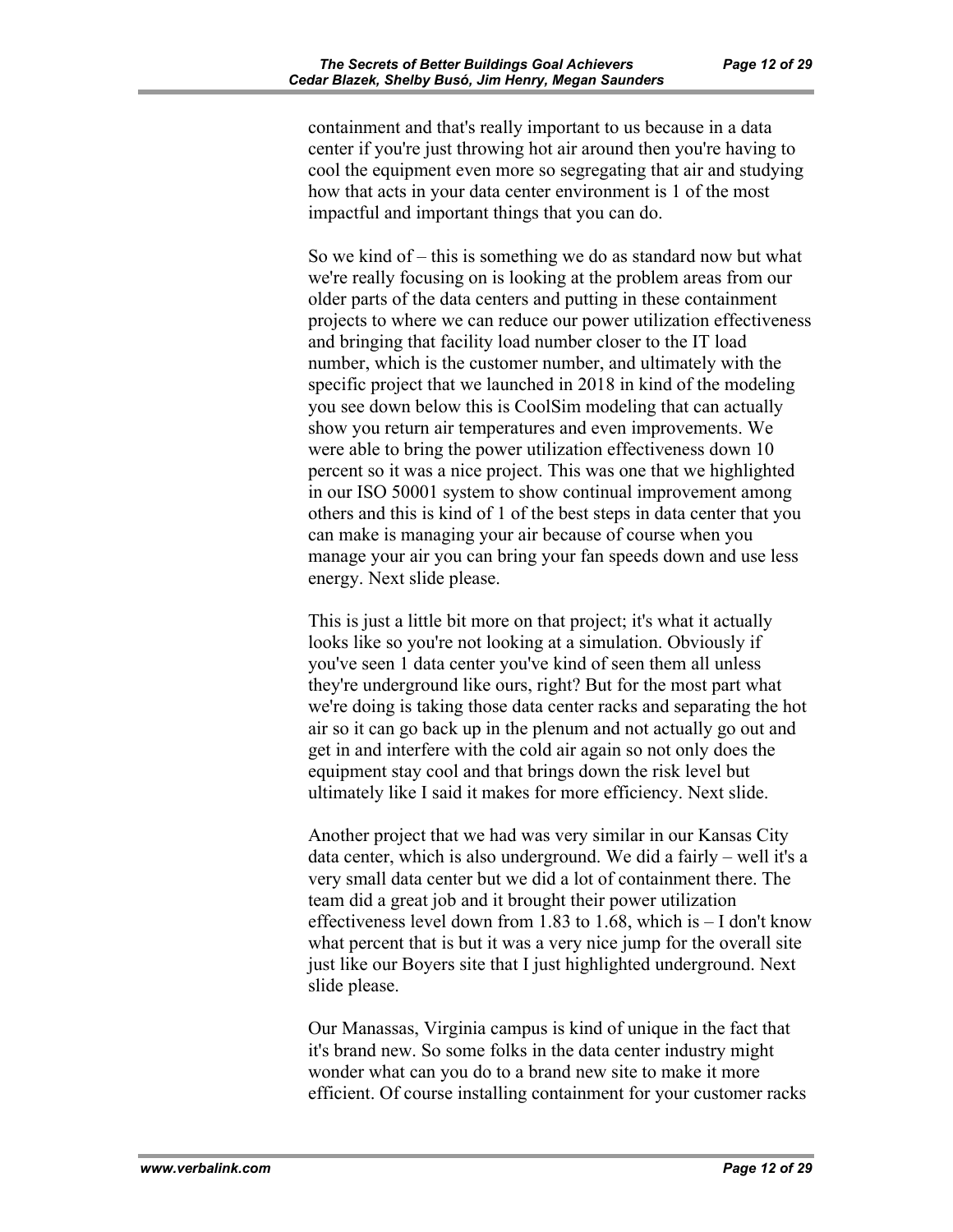is number 1, which we're doing, but also we're engaging a lot of folks not only in our own organization but outside of the organization to come in and tune our building management systems in order to get the maximum energy efficiency out of all the equipment that equates to our cooling system so that's a big step. We're looking at a target PUE of 1.3 so depending on what industry you're in that might mean a lot to you or it might be jibber-jabber so feel free to ask me questions about it, but it's a pretty efficient data center when you think about co-location. Next slide please.

So these are just some more shots of the data center. That's a completely empty data center on the left and 1 of the Cray alleys on the right. What's important to highlight about this is when you build a data center and you don't have any racks in it you're not cooling it a whole lot but you're still using energy. So the team out there does a really good job of covering up those perforated tiles when they're not really being used heavily in order to just eliminate the amount of air that's coming out, being wasted, thrown around so those are just best practices that we do. Next slide please.

So those were just a couple of examples of things that we continually do. Obviously we're doing some more things around how we source our equipment, what kind of specifications we look at. We're bringing in outside organizations to do third party assessments and studies of our data centers to highlight deficiencies and improvement opportunities because my word and everyone else in the organization is great but it's great to have a third party come in and make an assessment, have an opinion because they're independent and objective and as a career auditor that's really important to me especially for the 50001 program.

So that kind of brings us to wrap this up and saying that 1 of the things we've been looking at now are some new containment measures. This is the Schneider Electric ExoStruxure Pod. We were testing this at the brand new data center in Phoenix that we built. This isn't what 1 of our customers just went with, they went with something from Chatsworth, but that's just kind of an attestation of the fact that we look at many different things and our customers do before they decide on something because they want the most efficient product possible. Next slide please.

As well as the containment of course when we build a data center we like to source our equipment from places that are not only responsible but they're building things that have economizer modes on them that enable us to actually unlock the full potential of the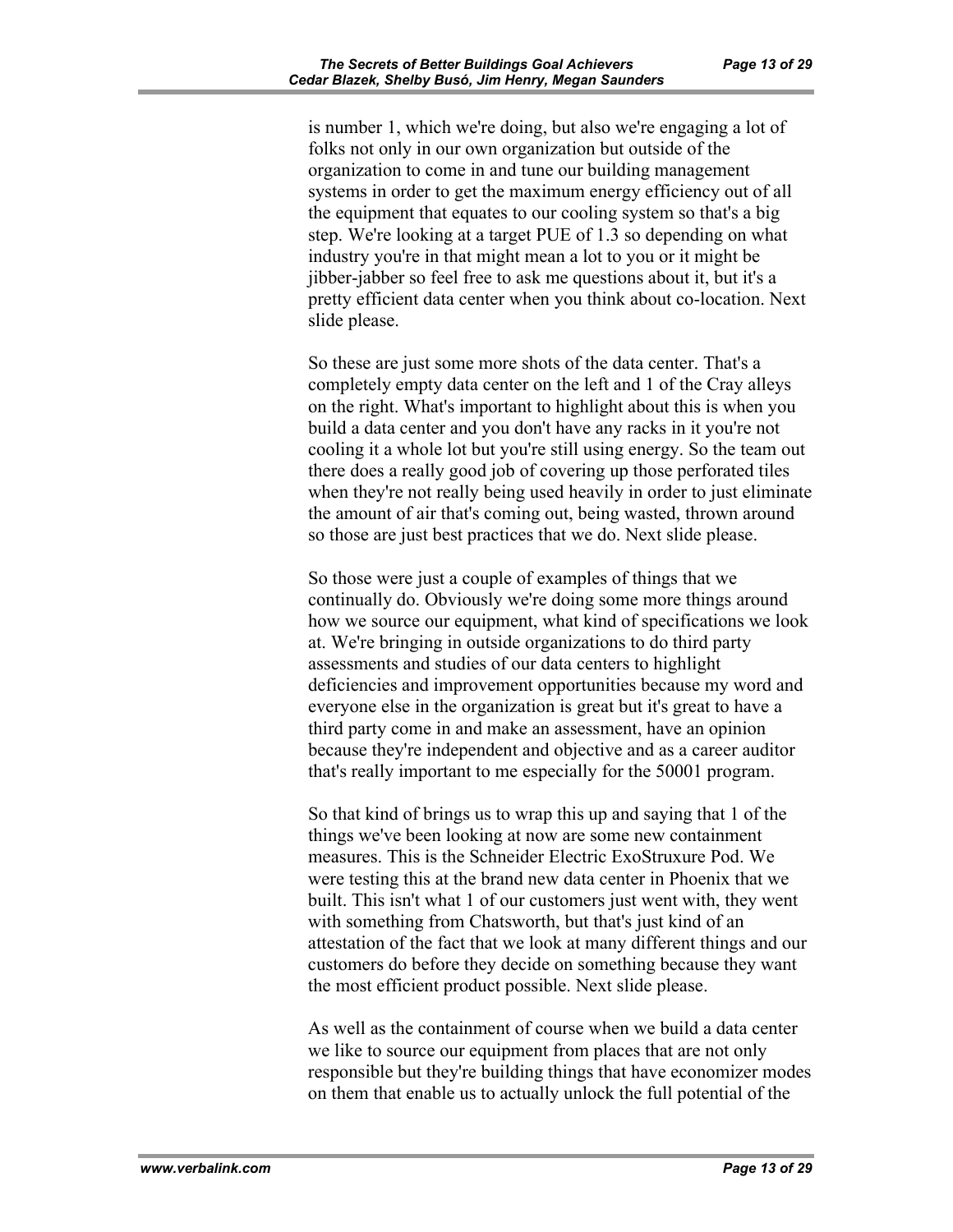equipment and tune it so we can actually have a more efficient setup and over time unlock things from data that we can pass off to other third parties and have them assess where we can improve. Next slide.

I'll close on kind of a couple of different notes. I think I have like 60 seconds left according to the timer so Cedar doesn't kill me. Green Power and innovation, so this is where as I discussed earlier we have this product that we rolled out where it's not really even a product; it's just a breakthrough in the industry. In the past data centers weren't able to pass any green credits through to their customers, but really when you think about it makes sense if you're in my data center you can use my energy, you are using my energy, so if we're completely covered by renewable energy what we do through the ISO program through 50001 is sit down with our auditors, third party attestation, independent, objective, they pull all this data together with us, they look at our virtual power purchase agreements, they look at our retail supply agreements, the recs, they break down the data, they look at not only our efficiency too but what we're using in Green Power gets that with our customers and we write these lovely letters of attestation that count towards bringing down the emissions impact of our customers because data centers use a lot of energy. So I guess to bring it all in, next slide please, there's just a couple of notes on this, but Iron Mountain really wants to take that first step of being an efficient data center and then kind of passing that onto our customers. So that's our story and I'm really proud of our teams and what they've been doing. There's a lot of folks involved and it's worked out great so far.

*Cedar Blazek:* Great. Thank you so much Jim. I'm going to ask you 1 question really quick and like I said we'll get to more Q&A at the end. But can you speak a little bit more to how ISO 50001 helped you reach your energy goals, what you saw the biggest benefits to that were?

*Jim Henry:* Yeah, in short without taking up too much time because ISO 50001 is 1 of my favorite topics to talk about, it forces you to continually improve. So if you set key performance indicators or in 50001 they're ENPIs, Energy Performance Indicators, every year you have to improve those performance indicators, which number 1, kind of forces you to be wise about your decisions and then also to use projects to contribute to them to be better. So every year when your auditor comes back they're expecting to see improvement and if they don't see improvement then obviously you can't be certified anymore. So that's a real, very true business driver. The data doesn't lie, the outputs don't lie, and it forces you to also engage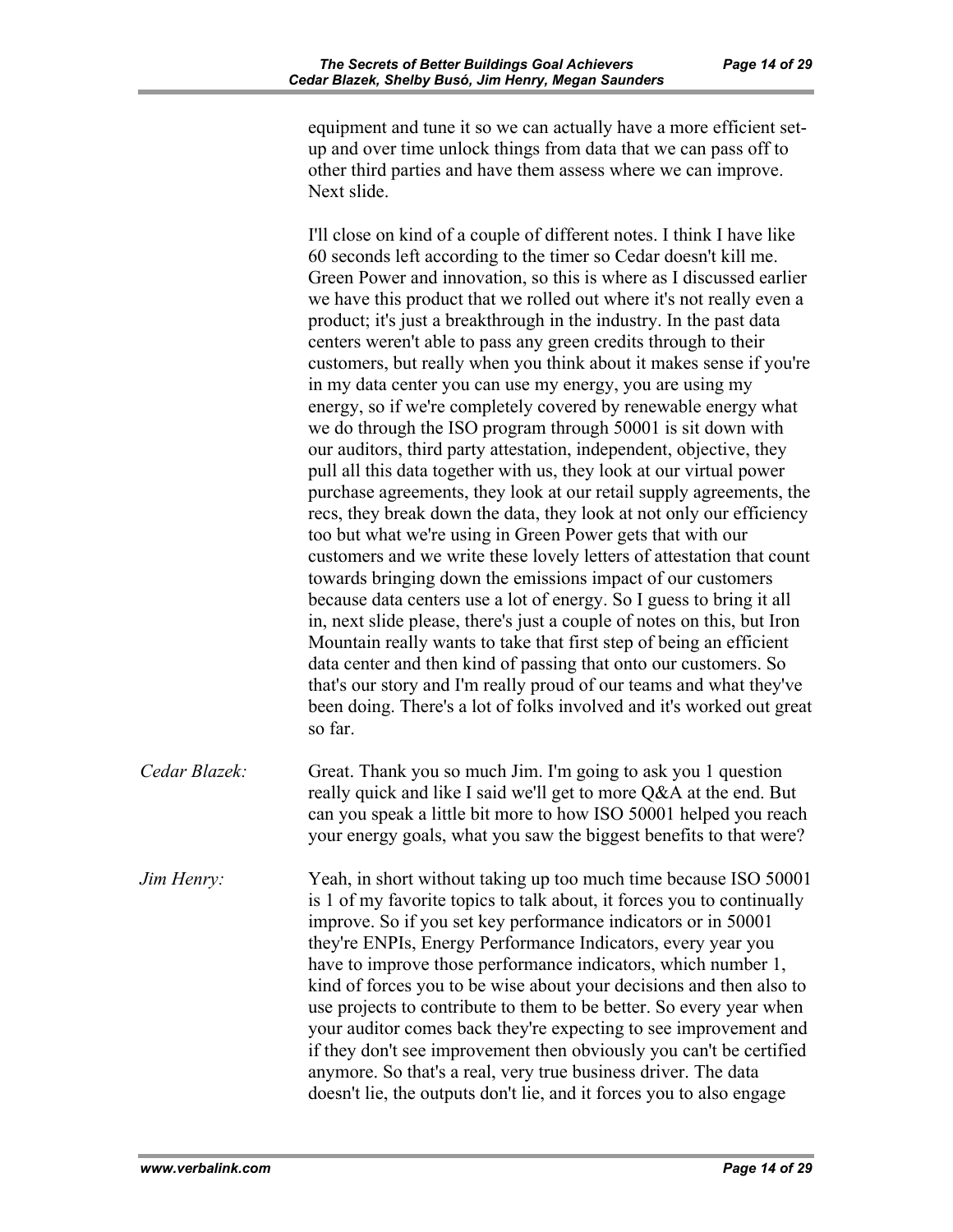senior management at whatever organization you're in. So I have multiple conversations a year with our senior leadership about how we're doing, how we can improve, and if I'm doing my job and if other folks are doing their job too. So it's a nice, vicious circle in a very positive way.

*Cedar Blazek:* Great. Thanks so much for that presentation. All right, so let's jump back and take a look at the poll of who is joining us today and who is represented here. I think industrial is still by far the lead but higher education is catching up. We have a lot of governments joining us as well as some multi-family and commercial real estate and I think this next presentation will be particularly interesting to you all. All right, we're going to do a third and final poll that should come up. I'd really like to dig into what you all are actually up against in meeting or setting energy goals so in a few words what are the biggest challenges to implementing energy efficiency projects at your organization? Yep, data collection and cost, funding, lots of dollar signs, great. Lack of a utility master plan, interesting. I think the most common ones I'm seeing are really related to cost and data. Stigma is really interesting; I might want to hear more about that.

> Okay, we'll leave that up and running if you want to keep inputting and you can track and follow along what's being entered, but to wrap this up we're going to hear from Megan Saunders. As the Director of Sustainability for Lendlease's Communities business Megan provides strategic direction and leads the execution of sustainability strategies for Lendlease's military housing, privatized Army lodging, and residential development portfolios. She's worked in sustainability and the build environment for over 10 years as a lead consultant running a non-profit focused on efficient building operations and as the sustainability director at a design firm as well as a green building incentives start-up. Megan holds a master's degree in city and regional planning from the Bloustein School at Rutgers University and sits on the USGBC Technical Advisory Group for Location and Planning. Megan, I know you had some audio issues earlier. Do you want to test it out? Can we hear you?

| Megan Saunders: | Yeah, I hope I'm back now.                                                                                                                                                                                 |
|-----------------|------------------------------------------------------------------------------------------------------------------------------------------------------------------------------------------------------------|
| Cedar Blazek:   | Yeah, you sound great. Go ahead and take it away.                                                                                                                                                          |
| Megan Saunders: | Okay. And I apologize, I hope I don't drop off again, but if I do I'm<br>just going to call back in so thanks. And yeah, good afternoon;<br>thanks for having me. I'm going to speak to you today as Cedar |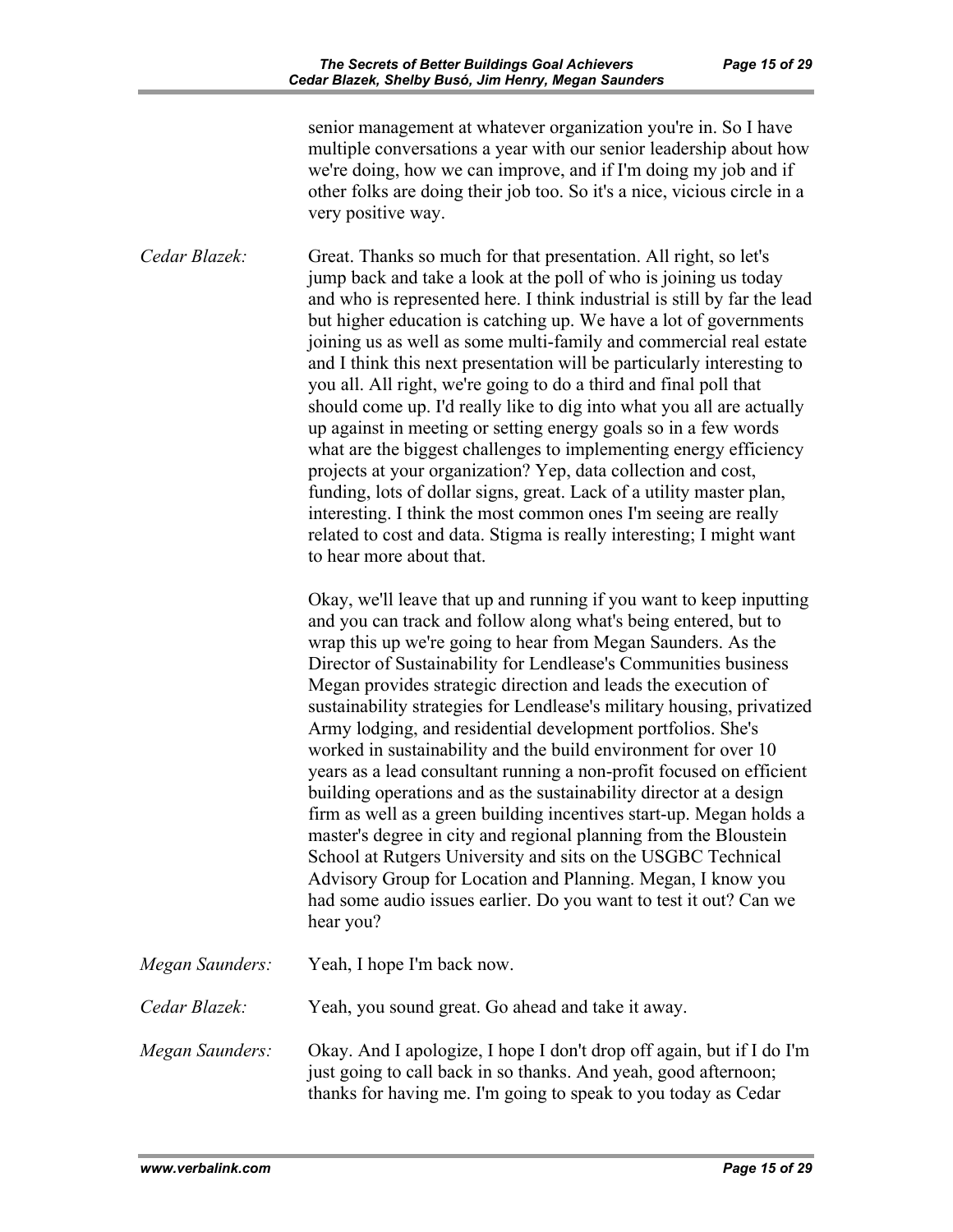mentioned about Lendlease's Military Housing Portfolio, which we committed to the Better Buildings Challenge in 2011 and how we've been able to meet our goals by building back better. Next slide.

So for those of you who aren't familiar with Lendlease I'm just going to give you a little bit of background on the company. Lendlease is a leading international property and infrastructure group with operations in Australia, Asia, Europe, and the Americas. Our vision is to create the best places that inspire and enrich the lives of people around the world. We are headquartered in Sydney, Australia and have approximately 13,000 employees internationally. Our core capabilities are reflected in our operating segments of development construction and investments, which provide us a sustainable competitive advantage allowing us to provide innovative, integrated solutions for our customers. Next slide.

We believe that the value of what we do at Lendlease is more than just the financial transaction and our legacy is more than the physical presence of our communities and buildings. We measure our success by the positive outcomes we affect in 5 focus areas of value creation and they are health and safety, financial, our people, our customers, and sustainability. For sustainability we measure our success by reaching industry first in order to push for better outcomes for both people and the planet and I'll go into the details of our sustainability goals a little later in the presentation. Next slide.

So in the US Lendlease's Communities business includes a large military housing portfolio, which is committed to The Better Buildings Challenge. Congress established a program in 1996 to raise private sector capital to modernize military housing known as the Military Housing Privatization Initiative or MHPI. In 2011 – or sorry, in 2001 we commenced a public/private partnership with the Department of Defense where Lendlease owns, maintains, and operates military housing via a 50-year lease. We also partnered with Winn Companies who manages the day-to-day management of all the Lendlease military installations throughout the country. Next slide.

So you can see here Lendlease owns and manages 19 military installation across 12 states ranging from Hawaii to Alaska to Massachusetts. There's approximately 40,000 homes and 192 apartments for a total of 61 million square feet. We have completed over 15,000 new builds and over 25,000 renovations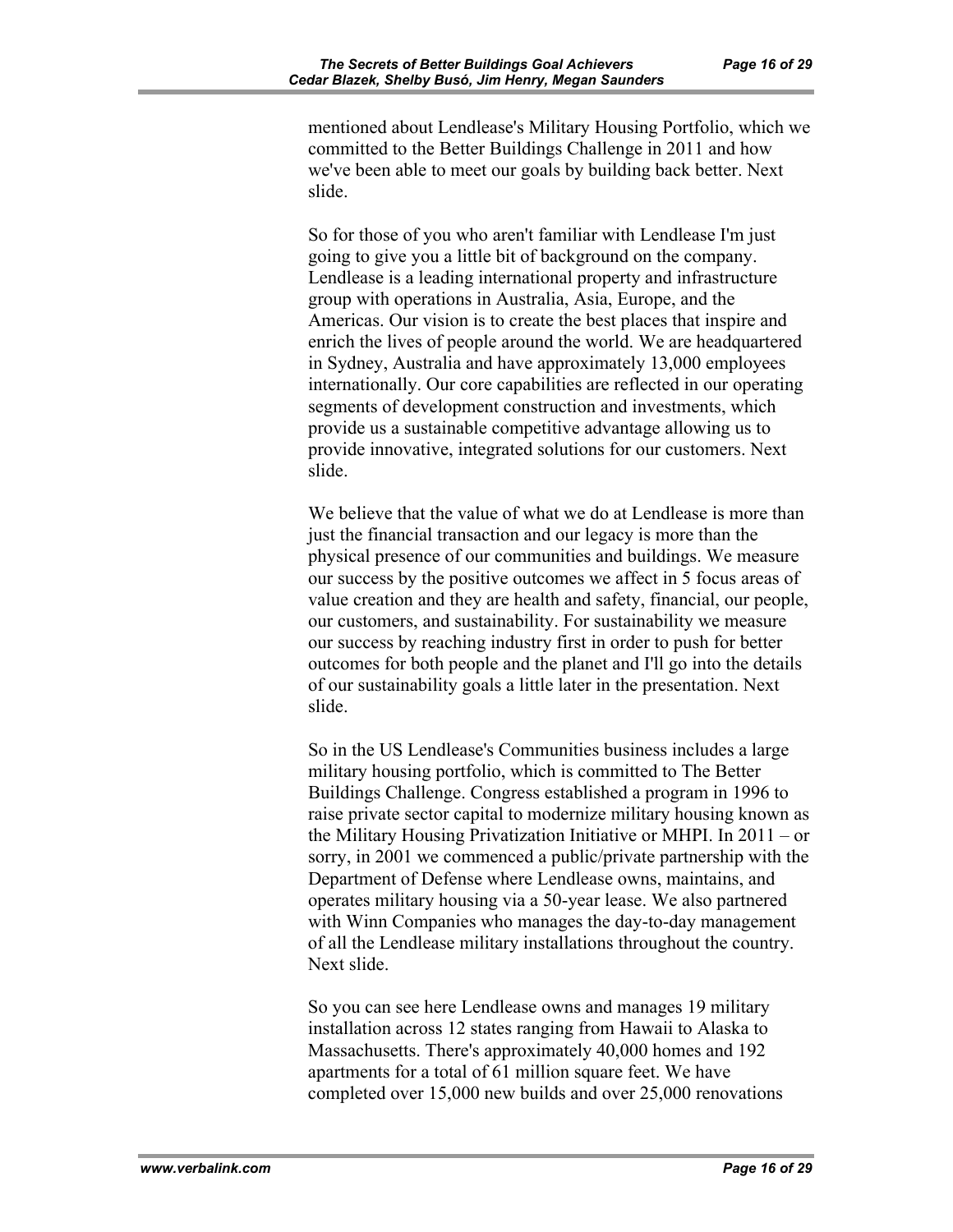within our 40,000-home inventory. The majority of the homes are on Army installations and the remainder are split among Navy, Marine, and Air Force homes. Next slide.

So some key milestones along our Better Buildings Challenge journey and also our sustainability journey within the company, over the last 9 years we've had significant reductions in our energy usage while continuing to adopt new sustainability targets for our organization. Lendlease committed our MHPI portfolio to The Better Buildings Challenge in 2011. In 2013 we actually achieved the 20-percent reduction goal by the end of the calendar year and had actually completed a large number of new homes during that time. In 2014 Lendlease globally set a new 2020 sustainability target for a 20-perent reduction in energy, water, and waste across all of our portfolios. Over the next few years we continued to spend more time renovating and rebuilding our portfolio. We also achieved some other major sustainable milestones including installing various solar arrays, which I'll go into further. In 2019 we released a new sustainability framework, which reflected the changes in our business, our clients, and the planet and I'll go into that a little bit more and then this year we are launching our new post-2020 sustainability targets, which will start in our fiscal year '21. Next slide.

So this is our current sustainability framework that I mentioned. It was informed by consultation with our investors, clients, employees, and stakeholders, and it was updated in 2019. So we focus our efforts on these 3 pillars or imperatives where we believe that the impact of our work is the greatest and each of them is supported by an environmental and social focus area. So the imperatives are sustainable economic growth, creating vibrant and resilient communities and cities, and fostering a healthy planet and health people. Next slide.

So in addition to our sustainability goals there are several other key factors in the business that made it possible to achieve the level of EUI reductions across the portfolio. First is really on the data side. Being able to collect the energy data from homes and closely track and monitor that data through the utility bills has helped us understand the opportunities and impacts of energy conservation measures across our portfolio. Second, we work with utility managers on each site at each of the installations to track the performance and identify opportunities. Examples are looking at local utility rebate programs and this helps us create a feedback process that's been intrinsic to our success.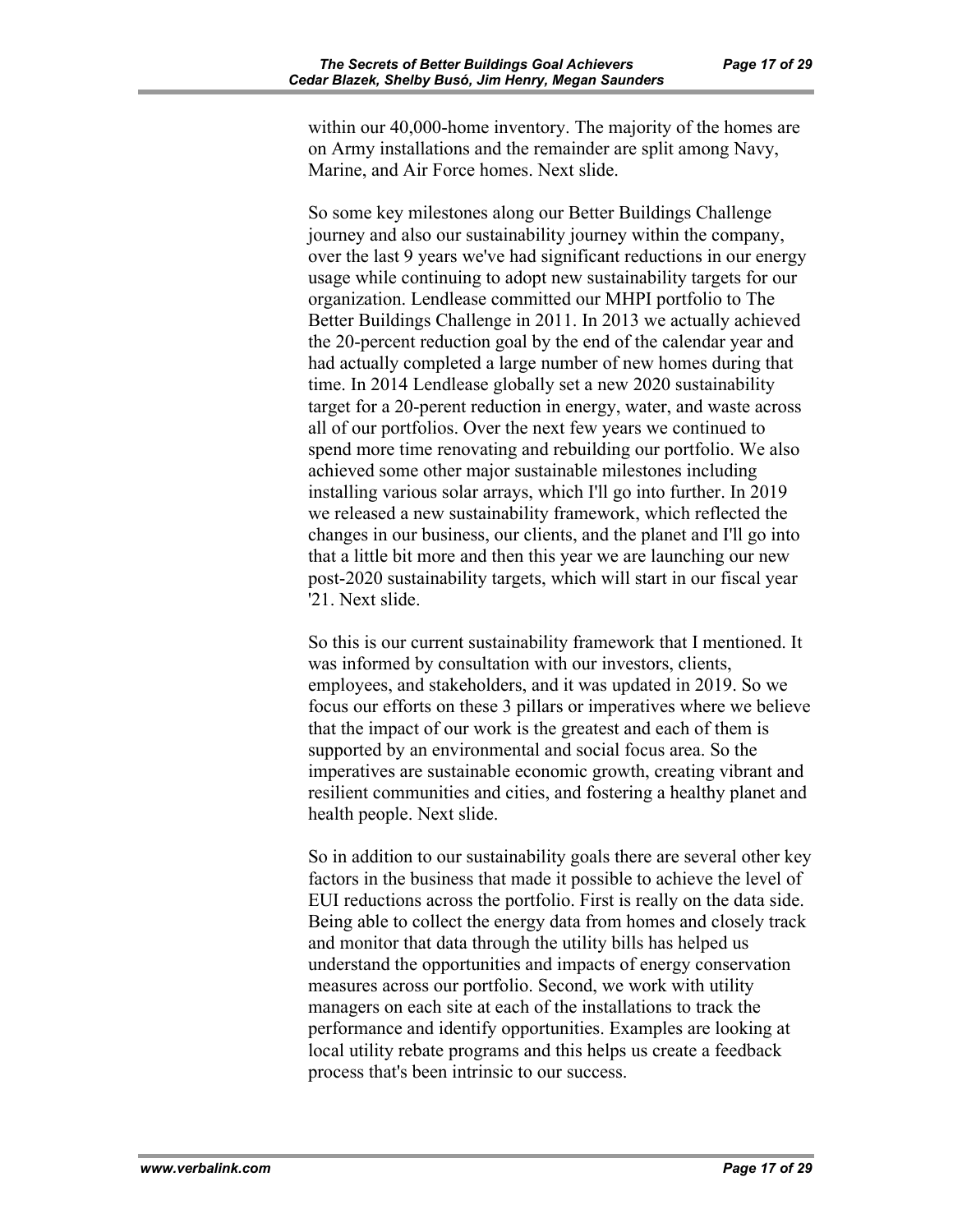The third is working with the Department of Defense on their conservation programs that they created, which provide monetary incentives to residents to reduce their energy use. These are known as RECP or Resident Energy Conservation Program and UA, the Utility Allowance Program. These programs are currently suspended but were instrumental in reducing consumption over time and Lendlease is currently reviewing the contributions of these programs and working with an academic institution on that. And then finally given our 50-year contract we are a long-term owner of the homes and they have gross leases so there's additional motivation since energy efficiency is a driver both from our sustainability goals but also from the bottom line. Next slide.

So now you have some context about Lendlease and our portfolio and I'm going to dive a little bit more into the data. Next slide. So again we committed to The Better Buildings Challenge in 2011. We started at a baseline EUI of 122 at that time. We achieved our 20-percent reduction goal in 2013 and currently as of reporting at the end of calendar year '19 we are at 36-percent reduction. Next slide. So over the same period of time we've continued to increase our usage of solar and renewables across the portfolio. Currently we have approximately 34 megawatts of solar producing 41 million kWh from our PV or about 8 percent of our portfolio's electric consumption and this is the equivalent of energy use for about 3,300 homes for 1 year. Next slide.

So a key takeaway regarding our performance is that we've increased our efficiency as our portfolio has continued to grow. The portfolio actually started with approximately 51 million square feet at the time that we committed to the challenge and currently we have as I mentioned 61 million square feet so we've added 10 million square feet or about 20-percent increase in the size of our portfolio during this time. So as you can see as the size increased our EUI has continued to trend downward as a result of building the house back better. Next slide.

So I'm going to highlight a few case studies so you can see what we actually did in several of the military installations to get a clear understanding of the work. Next slide. So at a high level all of our installations have reduced their EUI by at least 10 percent with the majority having reduced their EUI by 20 percent or more. The case studies that I'm going to highlight are in that higher category. Next slide.

So the first one is Davis Monthan Air Force Base, which is part of our Soaring Heights community in Tucson, Arizona. Starting in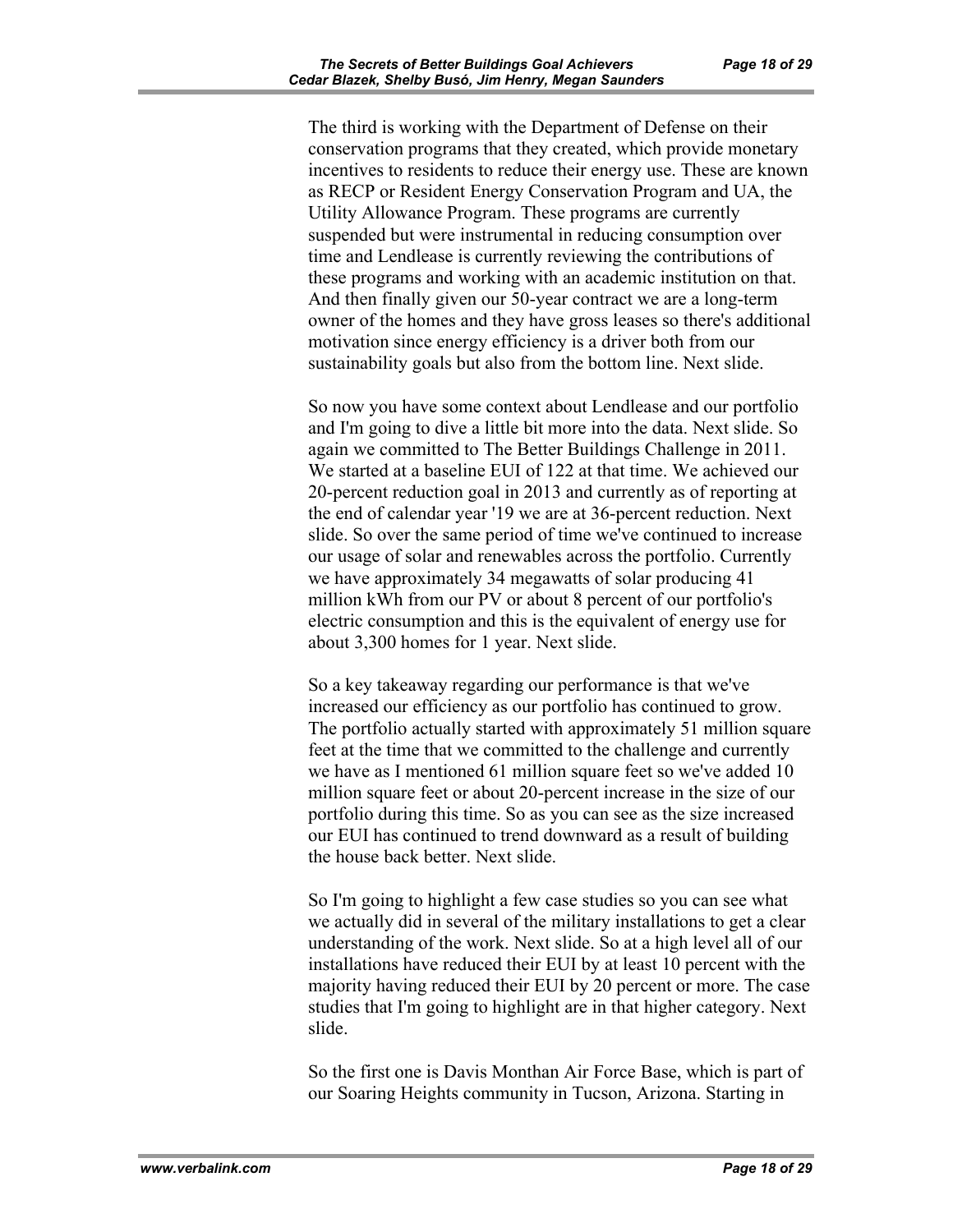2008 we constructed 500 highly energy efficient homes built to the Energy Star Home Standard. We also worked with the local utilities there, Tucson Electric Power, on their Guarantee Home Program, which required inspections of the homes during construction to ensure that the energy efficiency standards we designed were met and in turn they guaranteed the homes heating, cooling, and operating costs and overall comfort for up to 3 years, which resulted in up to 35 percent energy savings. In 2010 we installed 6 megawatts of ground-mounted solar and in 2014 the Air Force launched their Resident Utility Conservation Program that I mentioned earlier to help reduce utility costs by incentivizing residents. Finally we completed some street light improvements in 2016 where we converted fixtures with sodium bulbs to LEDs and as a whole this base was able to achieve a 63-percent reduction in EUI over that time period so pretty impressive. Next slide.

So another example, this one is Peterson Air Force Base, part of our Tierra Vista community in Colorado Springs, Colorado. They had a number of projects that contributed to their 62-percent energy reduction, which I want to point out is combined along with Schriever Air Force Base, which is included in that graph at the right. For the purpose of our Better Buildings Challenge reporting they're actually reported together. But specifically for Peterson in 2011 we added 2.3 megawatts of solar. We also developed a unique water conservation program, especially in this desert climate where water resources are limited. We moved from a turf landscaping to xeriscaping using native and drought-tolerant plantings and irrigation controls with weather sensors. We also conducted a unique resident engagement campaign to increase awareness of these new landscaping features. The program was able to reduce water consumption by 39 percent and generated about \$162,000 in savings each year and helped us to reduce the EUI because of less pumping power required to move the water. Additionally in 2013 we worked with the Air Force with their utility conservation program and after demolishing and rebuilding some 500+ new homes to LEED Silver Standards in 2014 we also committed those new homes to the utility savings program as well. Next slide.

So last case study I'll highlight Island Palm Communities located in beautiful Honolulu, Hawaii. In 2013 we began installing 11.2 megawatts of solar through a power purchase agreement with Solar City, which is now part of Tesla. In 2006 we started installing a solar hot water system on all of our homes, which is actually required now for single-family homes in the state of Hawaii. Between 2011 and 2016 we built over 1,200 new homes built to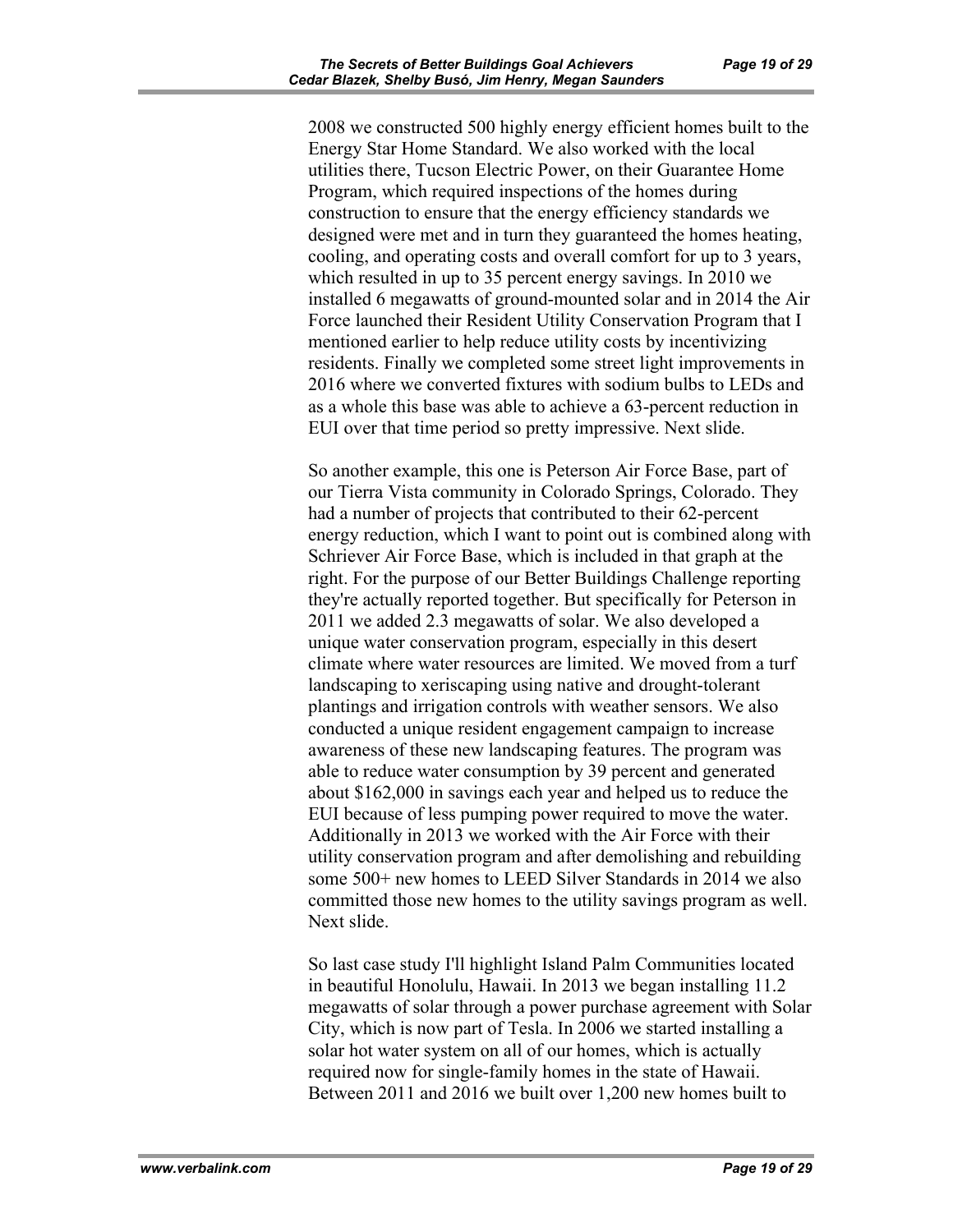Energy Star and LEED Standard and in 2018 and currently in progress we've utilized our Energy Security Solutions Team to develop a \$150 million project to reduce energy consumption by an estimated 32 percent through HVAC replacement and some other energy efficiency upgrades that will include interior lighting, street lighting, building envelope improvements, and low flow water upgrades and an additional 6.4-megawatt rooftop solar system. Next slide.

So in addition to rebuilding we've utilized some other strategies that have helped us reduce the EUI across our portfolio. On the design side we have developed some design strategies for greater efficiency and this included 2 net zero homes on a military installation at Fort Campbell in 2010 and the first zero energy home in the Navy and Marines in 2012 at Camp Lejeune. We're always looking for new, innovative technologies and we installed a building energy management system at Fort Campbell in about 5,000 homes resulting in a 16-percent energy savings using programmable thermostats and dashboards to allow residents to see if there's more efficient ways of achieving comfort in their homes. Our water conservation projects have also helped to reduce water consumption by over 500 million gallons therefore helped to decrease our pumping energy and our EUI. I mentioned before our ESS group, Energy Solutions and Security, is actually a joint venture we established in 2015 with Ameresco that provides alternative financing through an ESCO model on various projects across our installation. And I'll just point out here this photo is actually that solar array at the Soaring Heights Community that I mentioned earlier. Next slide.

This one I'll also mention just because I think it's a really cool picture too, this is at our IPC project, Island Palm Communities. You can see the solar film on the garages of those homes and then the solar hot water on the roofs as well. So what's next for us as we continue our journey to reduce EUI and our sustainability journey for this portfolio? We are announcing as I mentioned our new post-2020 sustainability targets connected to that new framework this year and we'll be taking the targets really to the next level by shifting from energy to a long-term outlook on carbon and we'll be using the same type of mechanisms that we used to help us get there. We also recently endorsed the Task Force on Climate-Related Financial Disclosure known as TCFD globally, which will help us to inform the future target from a carbon standpoint. In addition to our shift to carbon we're working refining our metering strategy, working on design specifications for new construction and renovation work, and generally just taking a much broader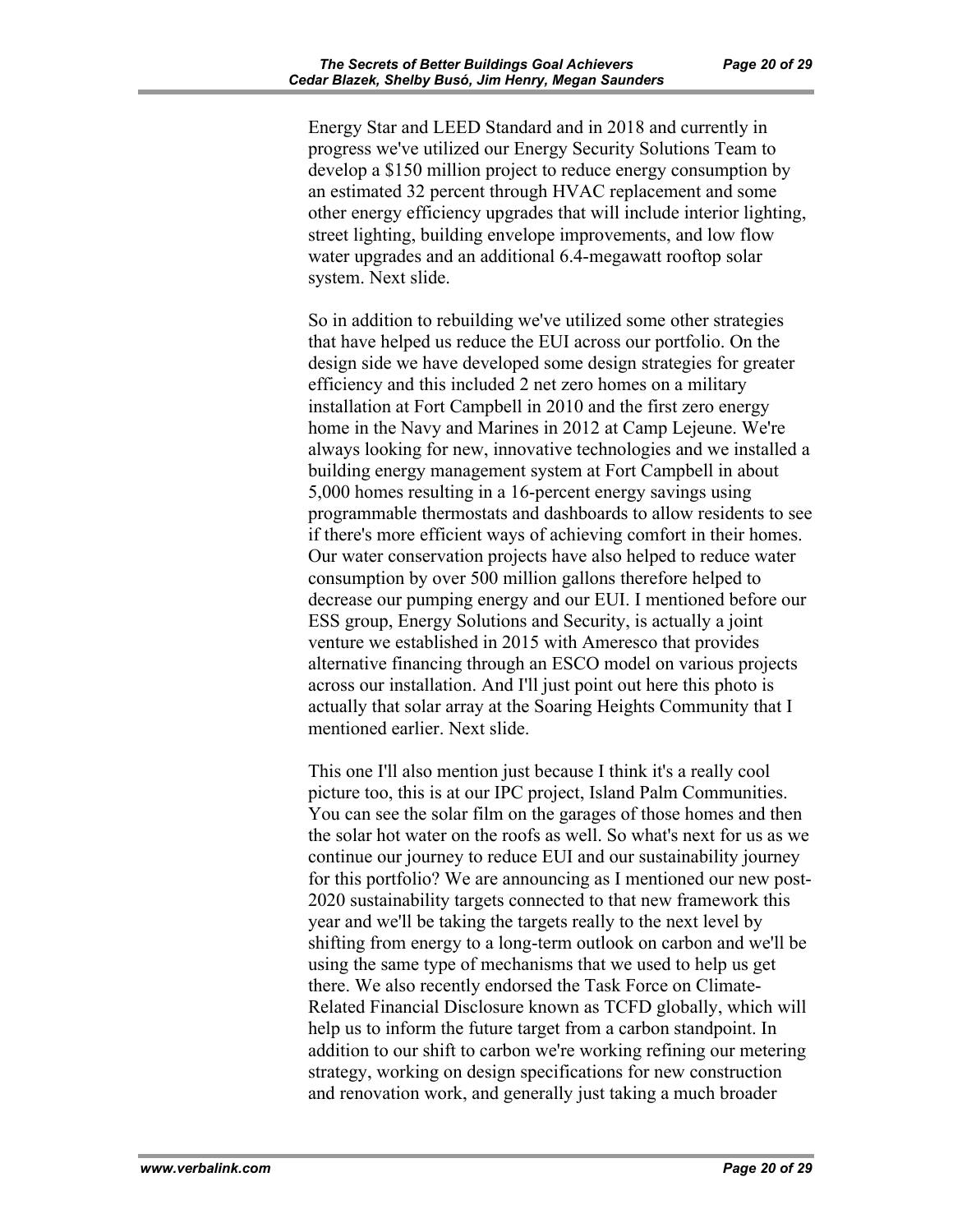view on climate across the business. Next slide. And that's it. Thanks for having me. I'm happy to take any questions and I left my contact information anyone wanted to reach out directly. *Cedar Blazek:* Great. Thanks so much for that Megan. I really appreciate you sharing a specific look at some of those case studies and the actual buildings that you work with. I do have 1 question for you. Right now do the occupants of your housing pay for their own energy usage? Do they pay their own energy bills? *Megan Saunders:* No. The occupants pay something called a – they basically have a housing allowance that covers all of their costs and so we pay the utility bills on behalf of all of the residents. *Cedar Blazek:* Great, so you have a big incentive to keep those low. *Megan Saunders:* Yes. *Cedar Blazek:* Okay, next slide. We're going to take a quick look back at that poll. Hopefully you all entered in some of the challenges if we could bring that up. Yep, first costs, building owners reacting to emergencies, we see that a lot and it's hard to plan when you're in an emergency to make sure you're making the most efficient choice. Return on investment, funding. I think I'll ask some of our speakers about how they were able to get some of their funding in just a moment. And one thing that I will mention is funding costs, ROI, first costs, we hear that all the time when it comes to energy efficiency, which is tough because you know it's going to save costs in the long run. I do want to put a quick plug in for our Better Buildings Financial Navigator. You can find that on our Better Buildings Solutions Center. It's a pretty great tool where if you're feeling stuck, if you're feeling like you just don't have the funding up front to look at the variety of financial options that are available to you and potentially some that you haven't yet considered so I'd encourage you all to go check it out. Okay, next slide. So today we heard from 3 different speakers on their winning strategies to reduce energy and to meet The Better Buildings Challenge. Over the last few years we've noticed that all goal achievers have at least these 4 things in common: goal achievers had to pitch and gain approval from senior management to join the challenge and I saw that a lot of you found that as a hinderance to your efficiency goals, then they had to engage the entire organization and effectively communicate their results. All the goal achievers established strong metrics, I think you heard that

from everyone, all the data that they were showing, as well as data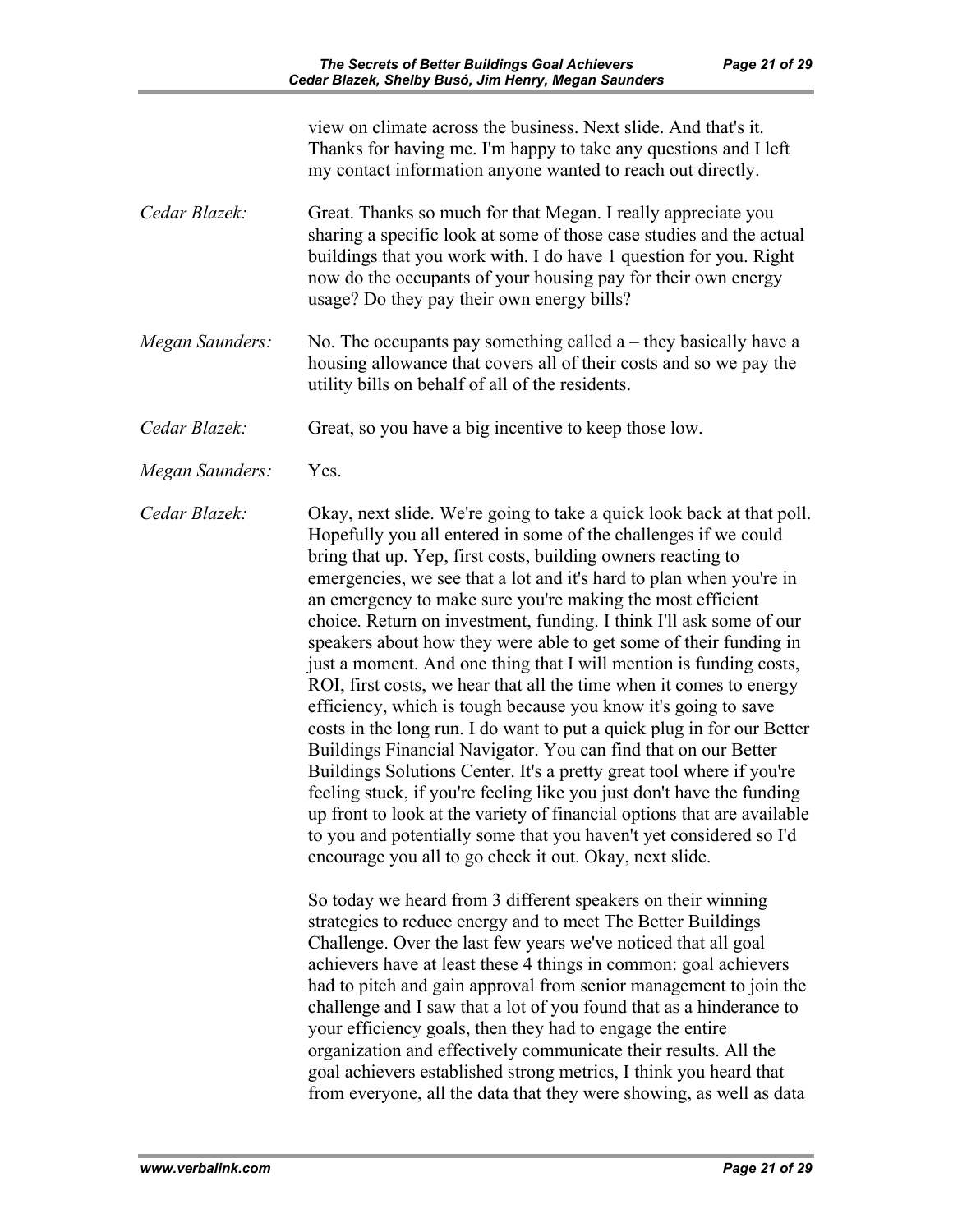tracking systems. And then finally once you have all that do the hard work of strategically implementing cost-effective measures that really put them over the top so I think we heard some pretty unique approaches today. Next slide.

So hopefully this presentation has got you all inspired and thinking, "What can I do next? How can I do better?" Implementing energy efficiency strategies in your buildings and your business can improve all aspects of the triple bottom line, especially helping employees and occupants feel more comfortable and engaged. I encourage you all to continue to learn from the leaders in this industry and also to become leaders yourself. So without further ado I'd love to jump into our Q&A discussion. As a reminder you can submit questions for our panelists at Slido.com using your internet browser or your mobile device. If you missed the beginning you input code #BBSummit and select our session, which is The Secrets of Better Buildings Goal Achievers from the drop-down menu. You can submit your questions or use the thumbs-up symbol to up-vote existing questions that you'd like the speakers to answer. So we're going to go ahead and get started and first I know Shelby's audio we lost you a little bit. Do you want to do a quick audio test Shelby?

*Shelby Busó:* Sure. I called in. Is this better? *Cedar Blazek:* That sounds good to me. Thanks. *Shelby Busó:* All right. *Cedar Blazek:* All right, so the first question I want to ask is related to funds and funding. Obviously reaching over a 20-percent energy reduction is a pretty big feat and requires some up-front costs and I'd like to hear from each of you about how you found the funding to implement these projects so Shelby maybe we'll start with you. *Shelby Busó:* Sure and I should clarify too 1 of the questions I saw come in reminded me I didn't necessarily specify our participant dates. I broke it down by building type but didn't acknowledge that the Atlanta Better Buildings Challenge is comprised of both public and private sector building participants so there were a lot of buildings that had to voluntarily commit to the program that we don't have any control over so that's why recognition was such a strong lever for us to encourage investment in private sector buildings when we didn't actually have the power to require it at the time. And so for our own buildings and for the program management costs up front we actually relied on our partners and our staff time to do that so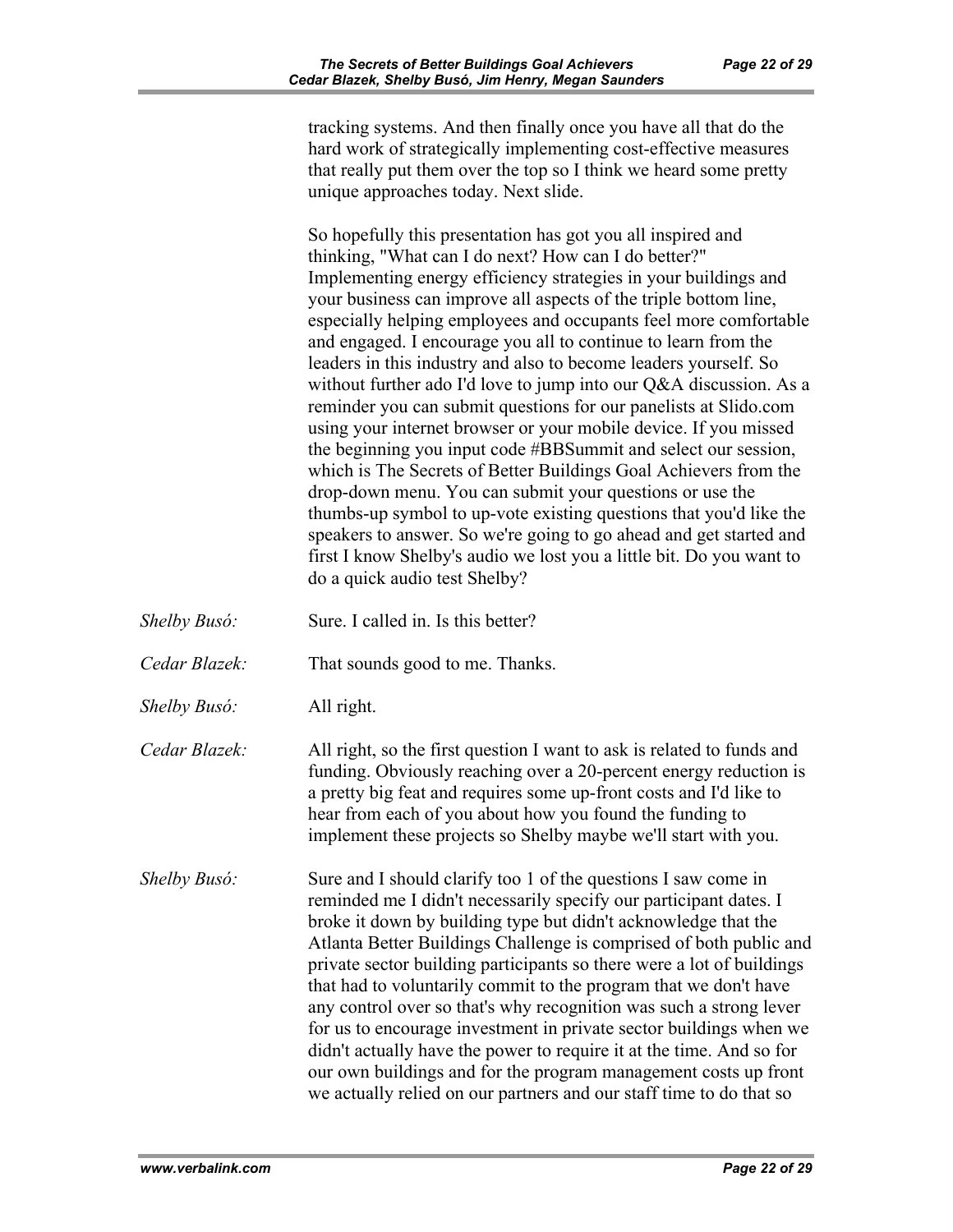the Downtown Improvement District was the one to commit most of the marketing money to get started but we also had a sponsorship platform established for program management ongoing.

Since we had education opportunities monthly and recognition events we had a lot of vendors in the area that wanted to get engaged and provide solutions for our participants. We had over 100 million square feet participating so this was a marketing opportunity for a lot of our partners. So we based this off initial investment from the Downtown Improvement District who hired a full-time staff member to manage the program and then we had a sponsorship model for ongoing program management and again we didn't have to necessarily consider investment in the energy efficiency upgrades in the private sector buildings; those were really on the buildings to own and see their return on their investment through the energy savings that they realized.

*Cedar Blazek:* Thanks Shelby. How about you Jim?

*Jim Henry:* So there's 2 sides to this and it's actually kind of interesting because I can parallel to what Shelby just said because like in colocation data center we've got ourselves that we have to worry about, right, so that would be kind of like the city and then our customers, that's the kWh per month that we can't control kind of like a private business in her case. So with us it's more of a relationship with the customer and giving them the education on why it's good to contain their data center racks and adopt better air management practices. So some of that costs, sometimes we'll adopt that cost, which obviously comes through some lobbying with our leadership every year and saying, "Hey, we need this much money to deploy air management," but our return on investment is like tenfold once you install that stuff so you do save a lot of money.

> That's 1 of the great things about data centers is either you're doing it right or you're doing it wrong and if you're doing it wrong you're just throwing away money. So it's really just showing good metrics. One of the things that I mentioned is that we – obviously we're 50001 certified so we have to have yearly management reviews with our senior leadership so that's usually the time when I'll say, "Hey, this is what it looks like financially if we don't do this and then this is what it looks like if we do," and that's really powerful. And then like I said working with customers sometimes the customer will absorb some of that cost for improvements, which is great, but that doesn't always happen. So I'd say the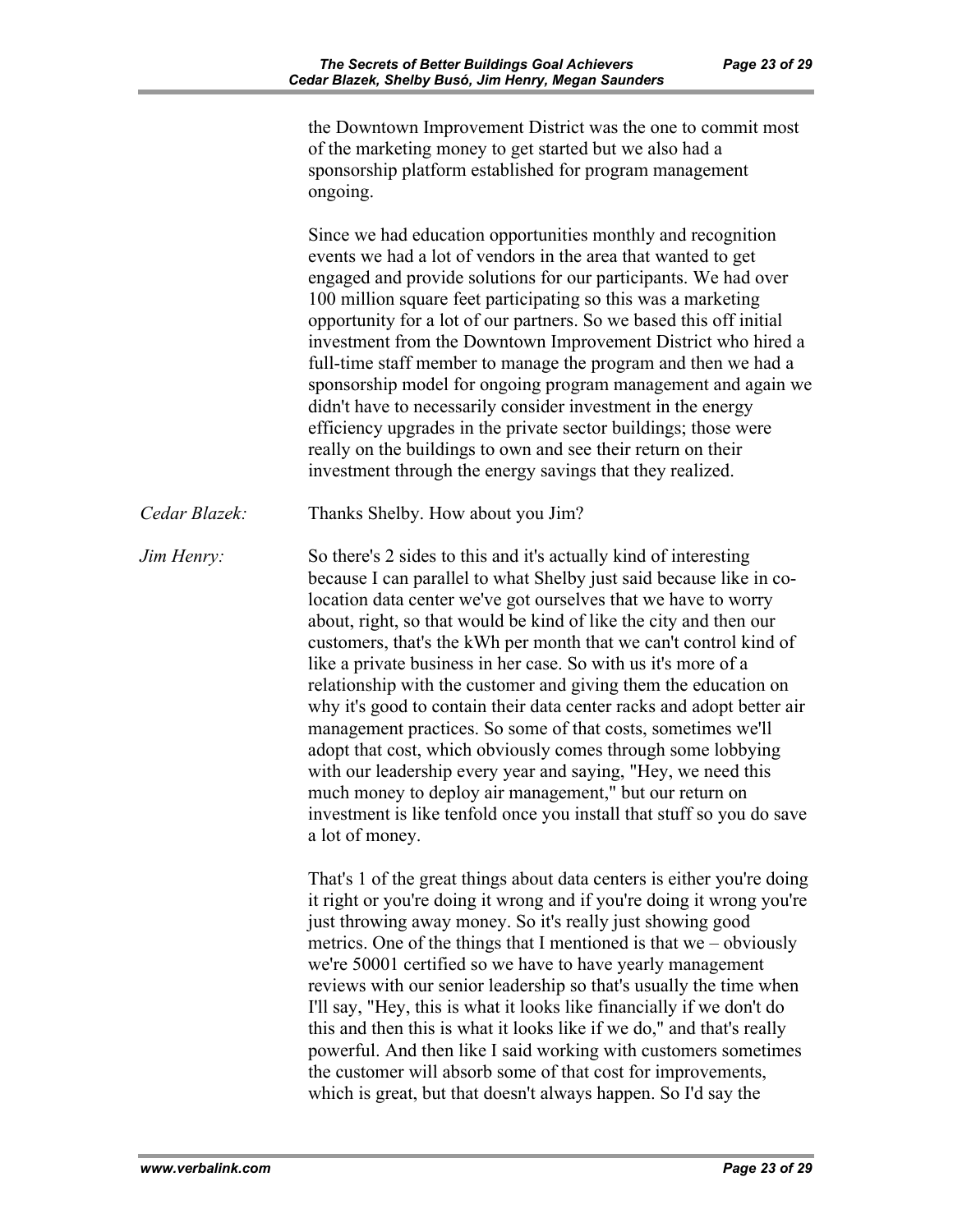biggest thing for funding is just having clear KPIs, having, good, clean data and then engaging with the senior leadership on the ROI and sometimes ROI is not easy but you've got to be really strategic.

*Cedar Blazek:* Very true. Thanks Jim. How about you Megan?

*Megan Saunders:* Yeah, I definitely echo a lot of those comments. Certainly for some our work we've been able to fund through our utility accounts, especially where the payback makes sense with some of the conservation measures. We've used various models for our solar installations as well. I mentioned we have an Energy Solutions group that acts as an ESCO and so that's helped us with some alternative financing mechanisms for those projects. And then also really looking at the value in other ways, I mean of course ROI is very important but there's also other ways to look at value and sort of making the case to leadership that goes beyond the economic value and certainly as well with our partner, the Department of Defense, and their own goals that they have for our portfolio so making sure that everything is aligned with the bottom line as well as our company's values for sustainability as well as what our partner wants.

*Cedar Blazek:* Great. Thanks Megan. All right, I'm going to jump into some of our audience questions. Thank you all for submitting them. Shelby this first one's for you and I just want to say I appreciate our speakers today going in and helping respond and answer some of these questions already but I might ask them verbally so it can get captured on the recording. So Shelby this question is did you work directly with the local utilities to obtain data and if so how did you get buy-in? And then there's actually a follow-up, which is how did your tenants self-report data usage, was it monthly or quarterly, and what format did they submit it in? So if you can just talk a little bit more about your data collection process.

*Shelby Busó:* Sure, sure, and it is an important note because we had to test it through The Better Buildings Challenge and then it ended up being a platform that we used for our ongoing benchmarking requirements that now is legislated in the City of Atlanta. So first off when we started the program we committed in 2011 but like I mentioned we actually accepted baseline data all the way back to 2009 so that was a pretty heavy list for buildings that hadn't necessarily been tracking their data in the platform that we selected and encouraged folks to use, which was Energy Star Portfolio Manager.

And so we did have each participant when they signed on and got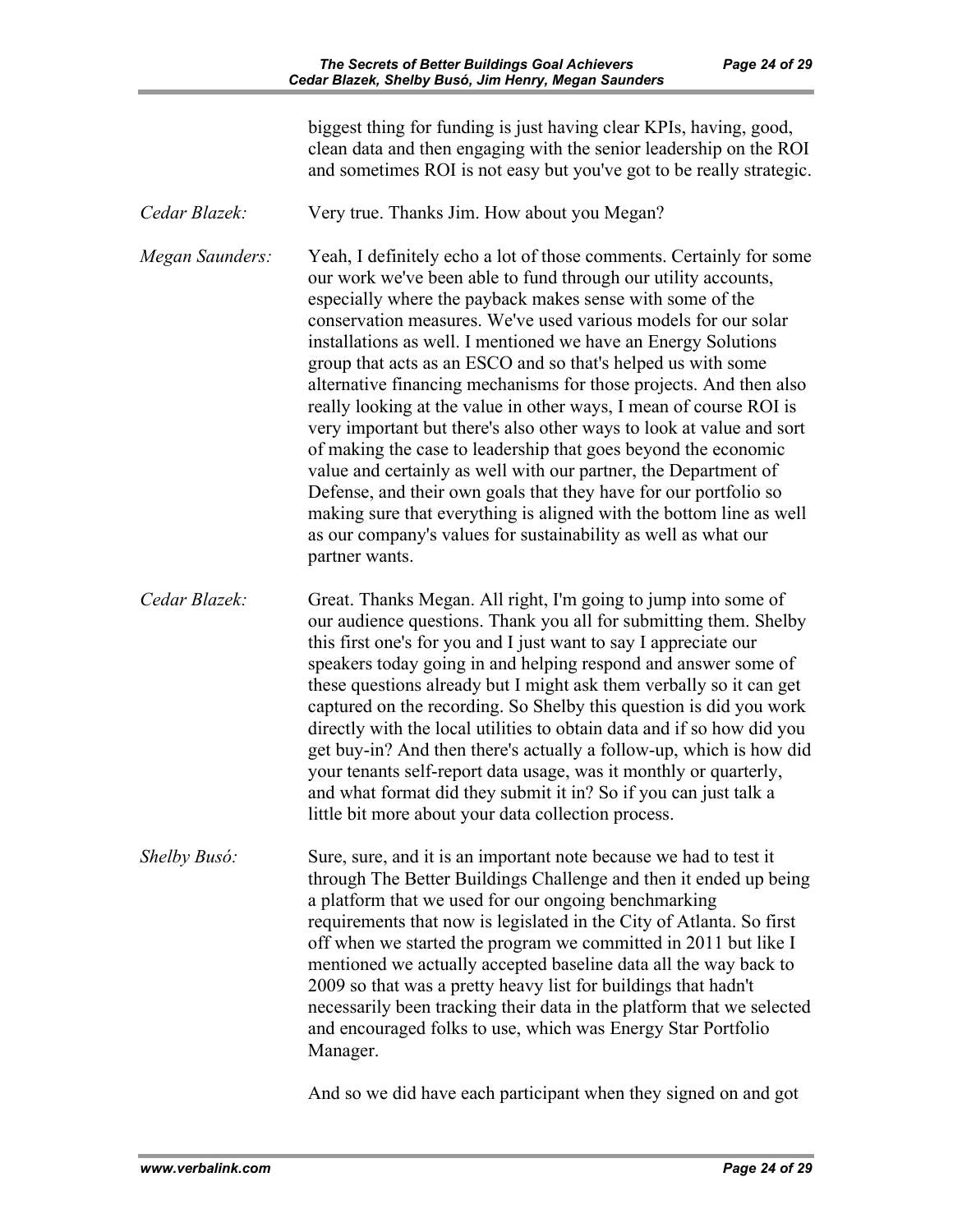|               | their welcome packet fill out a utility data release form that we had<br>pre-negotiated with Georgia Power and then also with our<br>Department of Watershed Management, which is a municipal<br>utility for water. We had a little bit more - a little bit - obviously<br>they are a municipal utility so we had some allies there to help us<br>with that data gathering. It got a little bit trickier when we were<br>talking about gas, which is still used in several of these buildings<br>for heating, but we did partner to get that historical data so that our<br>technical partner Southface could help input the 2009 to 2011 or<br>whatever their start date was just to get over that initial hump but<br>then we had trainings with the buildings themselves to make sure<br>they walked through the process of tracking their own data in<br>Portfolio Manager because we really saw the value of them owning<br>that ongoing reporting since the program would end eventually. |
|---------------|-------------------------------------------------------------------------------------------------------------------------------------------------------------------------------------------------------------------------------------------------------------------------------------------------------------------------------------------------------------------------------------------------------------------------------------------------------------------------------------------------------------------------------------------------------------------------------------------------------------------------------------------------------------------------------------------------------------------------------------------------------------------------------------------------------------------------------------------------------------------------------------------------------------------------------------------------------------------------------------------------|
|               | And we required reporting annually, which is still what we do<br>through our benchmarking ordinance that's on the books. We were<br>around any time of the year and tried to check in and provide<br>support periodically to just make sure that if anybody was facing<br>any challenges they could come to us and talk through what those<br>were but it was only required once a year.                                                                                                                                                                                                                                                                                                                                                                                                                                                                                                                                                                                                        |
| Cedar Blazek: | Great. Thanks Shelby. Jim, this next question is for you and it's<br>also around data. How do you streamline the collection of monthly<br>utility data for your portfolio?                                                                                                                                                                                                                                                                                                                                                                                                                                                                                                                                                                                                                                                                                                                                                                                                                      |
| Jim Henry:    | I think there's a little bit of an unfair advantage in data center<br>because our primary cost is energy, right? It's literally like other<br>that security it's 1 of the number 1 things that as leadership we look<br>at so it's like if you're using more energy then obviously it's<br>something you want to report on very frequently and really look at<br>it at a granular level. So the way that I've responded and I can<br>elaborate on it is that for 50001 we're required to have a data<br>collection plan; it's part of the standard. And so we do that but we<br>require our operations managers to report on the energy use of both<br>the facility and the customers every month. That way we can kind<br>of look at a forecast of capacity, how much more we can deploy<br>based on what the utilities can even give us, and then more<br>importantly where we can see where we saved.                                                                                        |
|               | So it's all through governance, which is why I'm so involved in it is<br>because I kind of have the hooks around the organization to have<br>people reporting things on a consistent basis for analysis. So as<br>those are reported monthly we can notice trends, we can catch<br>things that are really – that are happening that might be really bad<br>before they fester and maybe the energy use gets worse, so it's                                                                                                                                                                                                                                                                                                                                                                                                                                                                                                                                                                      |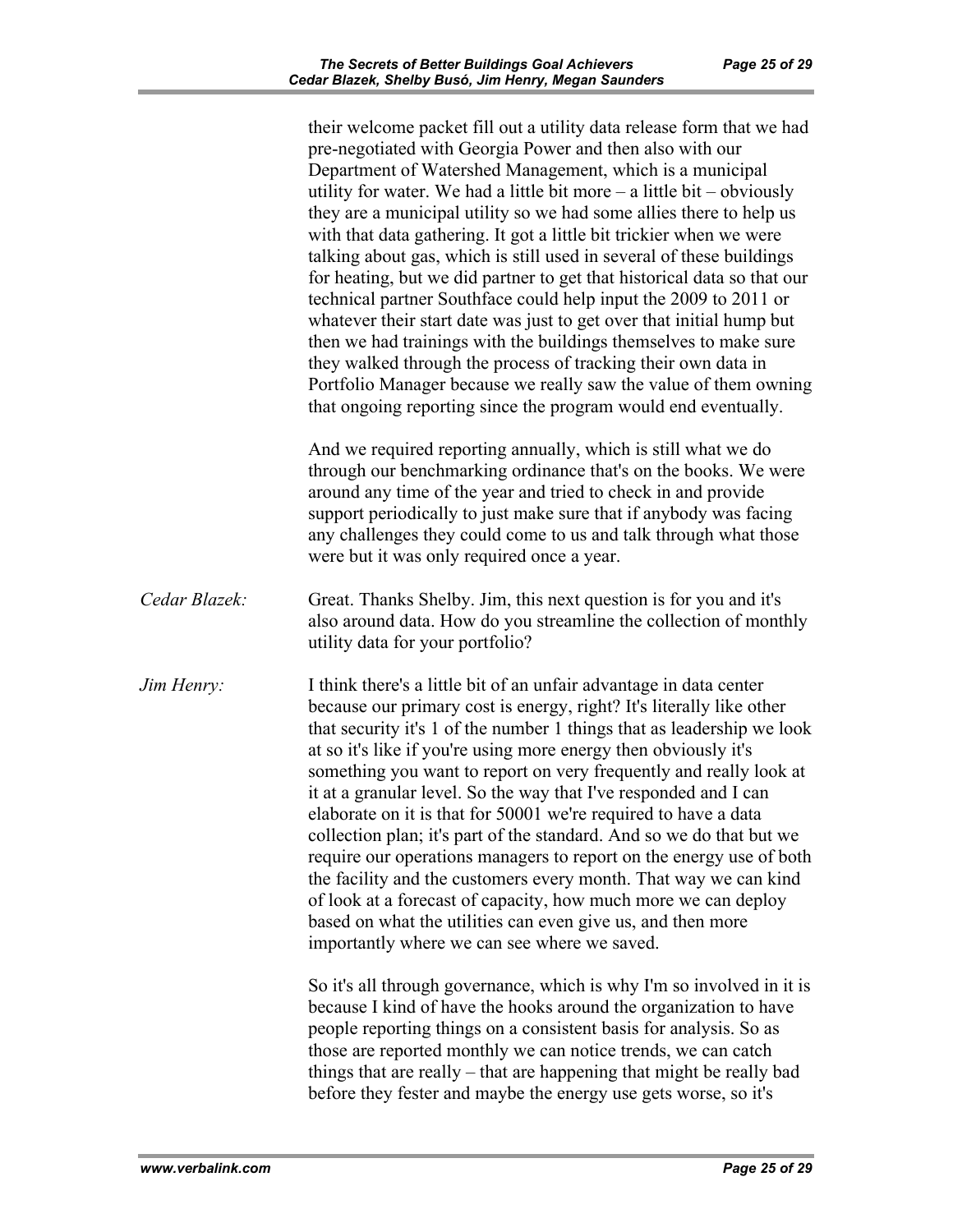|                   | really through governance and the implementation of formal<br>systems that hold people to doing those duties like every month<br>and we use the same reporting format for the most part. Through<br>acquisitions that's tough, right, so if you acquire a business that<br>does nothing the same way that you've done it obviously that's a<br>learning curve but we've tried to standardize a lot of the same data<br>that we're getting and if we need to install meters we do that so<br>there's multiple points. But like I said the 1 advantage we have is<br>in data center you care about the energy use so everyone's<br>reporting it anyway but to streamline it we set up a frequent<br>mechanism for them to do it with frequent touch points, consistent<br>formatting, and then reviews with senior leadership like twice a<br>year. |
|-------------------|---------------------------------------------------------------------------------------------------------------------------------------------------------------------------------------------------------------------------------------------------------------------------------------------------------------------------------------------------------------------------------------------------------------------------------------------------------------------------------------------------------------------------------------------------------------------------------------------------------------------------------------------------------------------------------------------------------------------------------------------------------------------------------------------------------------------------------------------------|
| Cedar Blazek:     | Thanks Jim. Megan, this next question is for you. Can you tell us<br>more about the resident engagement program with regards to your<br>landscaping program and what aspects were successful?                                                                                                                                                                                                                                                                                                                                                                                                                                                                                                                                                                                                                                                     |
| Megan Saunders:   | Yeah, so sorry, my understanding of the program, which they<br>actually called Go Native, is that they worked with the residents to<br>just increase their awareness and some education on the type of<br>planting that they were providing and also just the amount of<br>watering that was required for those plants. So there were certainly<br>changes of business as usual with reducing the amount of watering<br>and you know removing sprinklers and limiting the amount of<br>mowing, et cetera of lawns, and so it was really just providing all<br>of that education directly to the residents.                                                                                                                                                                                                                                        |
| Cedar Blazek:     | Great. Jim, we have a couple of questions around the underground<br>lake, which isn't surprising because I think that's a pretty unique<br>aspects. Folks wanted to know if you're monitoring the<br>temperature of the underground lake to ensure that the geothermal<br>system is not changing the water temperature and what you're<br>seeing there and then also if you want to talk a little bit about the<br>permit process because that sounds like it might be challenging.                                                                                                                                                                                                                                                                                                                                                               |
| <i>Jim Henry:</i> | Yeah. So I guess to preface this the underground in western<br>Pennsylvania is a decommissioned limestone mine so all the<br>permitting has been - it's been - it was active back in '20s and '30s,<br>in the '40s it was called National Underground Storage, it was<br>owned by a guy who was very concerned with Russia and with<br>nuclear power and nuclear weapons, so he engaged folks about<br>storing things underground. And then in the 1950s Iron Mountain<br>bought it and turned it into a records center, which is what we're<br>known for, and then the early, mid-2000s we turned some of it into<br>a data center so the permitting is for the entire underground                                                                                                                                                               |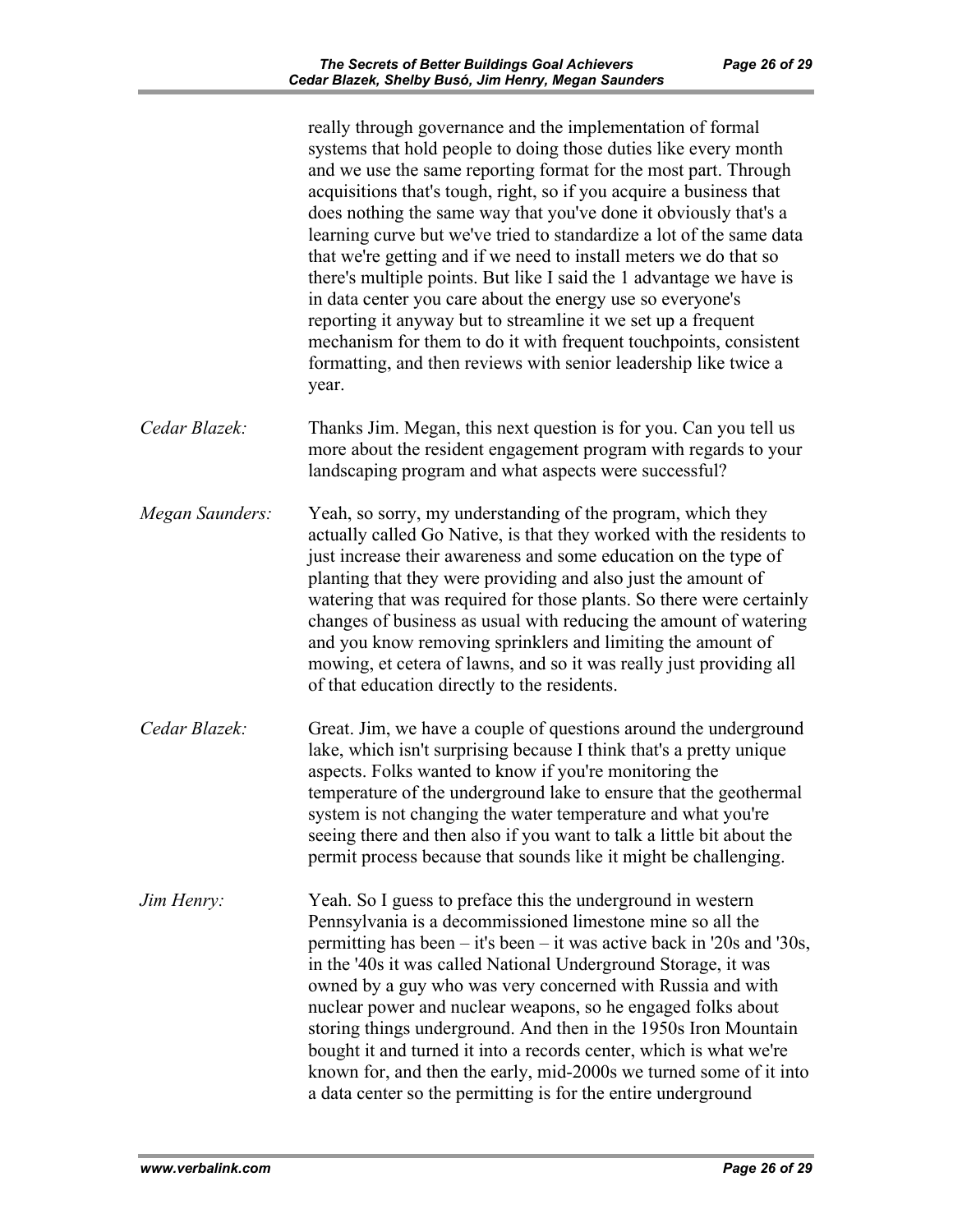through the PA Department of Deep Mine Safety. There's some EPA permitting as you can imagine because we have generators and we have all kinds of stuff, right, so any permitting around that stuff. Fire inspections are very interesting because there are things that you can do underground that you can't do above ground. MSHA is very involved in what we do down there even though it's not an active mine. So for example when we build something it's tough but we don't blast anything out. The way that it is right now is the way that it will say.

So that said for the data center part of it with the lake we have just as any data center would have a building management system, for the industrial folks on the call the SCADA system where we're looking at all the controls, we've got water sensors, flow meters, we've got basically meters on everything that you can imagine, thousands and thousands of set points and monitoring points, 1 of which is the temperature, 1 of which is the height or the depth of the water rather to ensure that we're not losing any, et cetera, and it all stays about the same. The lake stays at about 56-degree Fahrenheit give or take a degree and we have some other ancillary ways that we can control that water temperature. But what's wonderful about it is it's 200-feet underground and it's a natural part of the water table so we didn't create the lake; it was just there and we're utilizing it. So we have ways of controlling it if we need to but it's largely untouched.

*Cedar Blazek:* Great. I think that says a lot about using what's available to you and making sure that your efforts and strategies are locationspecific and potentially thinking outside of the box. Thanks Jim. So I really like this next question and I think I'm going to have all the speakers answer it if you have anything; maybe you don't. What software tools would you highly recommend for aspiring Better Buildings Challenge organizations to become familiar with and why? Megan, any software tools that you might be able to recommend?

*Megan Saunders:* Not specifically but we do have a tool that we use internally to monitor all of the energy use across our entire portfolio and we are constantly looking at that. I mean that's really how we're measuring our success along a lot of our sustainability goals. But as I mentioned it really helps us to identify any issues in the portfolio and large opportunities for our energy conservation projects. So you know to the extent that you can get your metering aligned to be able to read the energy reads as frequently as possible, daily I would say at a minimum, I would say that's great and using appropriate software to do that.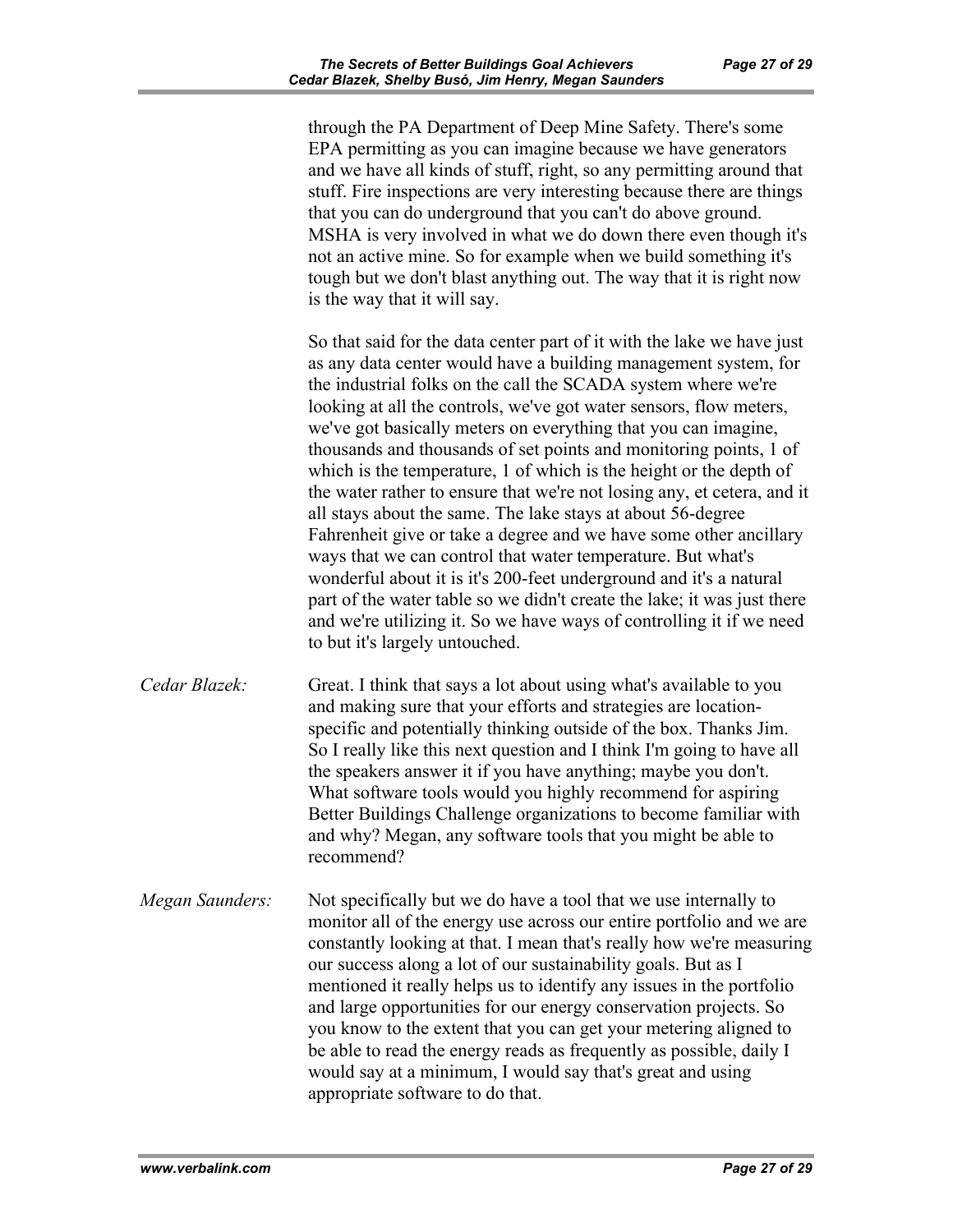*Jim Henry:* So we use a few different things. Obviously Portfolio Manager is critical to The Better Buildings Challenge so that's part of it, right, but as far as software to track what you're doing we use something called Schneider Electric's Resource Advisor App and it's a web app that we use to capture all of our billing activity, which makes it really easy for me when it's auditing time and you can actually track water use, you can - I mean pretty much anything to do with energy can be captured in Resource Advisor and broken down and graphed and there's trending. It's really fantastic and actually aside from that I mean in the industrial sector because I know a lot of folks that were sitting on this call were from the industrial side, having a really good SCADA system or BMS system that's tuned and has all the monitoring points whether that's something from Schneider Electric or it's something from ALC, having a good software for actually monitoring your data and then have a clean X board is really important. So between having a good BMS regardless of what the software is and having something that tracks your billing and whatever else you have like Schneider's Resource Advisor and maybe an API between the 2 is probably a best practice.

*Cedar Blazek:* Thanks Jim. Shelby anything to add?

*Shelby Busó:* No, I mean since we were encouraging other partners to use Portfolio Manager that was really our consistent tool across the board just because of its equitable accessibility.

- *Cedar Blazek:* Great. Shelby, it should be a pretty simple question for you. Can the City of Atlanta fine buildings for having their lights remain on on a Sunday night presumably when no one's in the building?
- *Shelby Busó:* No, the City of Atlanta does not have any ordinance that would allow for that.

*Cedar Blazek:* Okay. So we have about 5 minutes left and I do want to wrap up the session so there are still a few questions on here, I think we got some replies from some of our speakers, but if we didn't get to your question you're more than welcomed to reach out to us. So if you want to go to the next slide I wanted to highlight some additional resources from today's speakers. You can go see their partner profiles online that are a little bit more about the companies that were spoken about today as well as some of the resources that they've published. So it's another great way to learn and familiarize